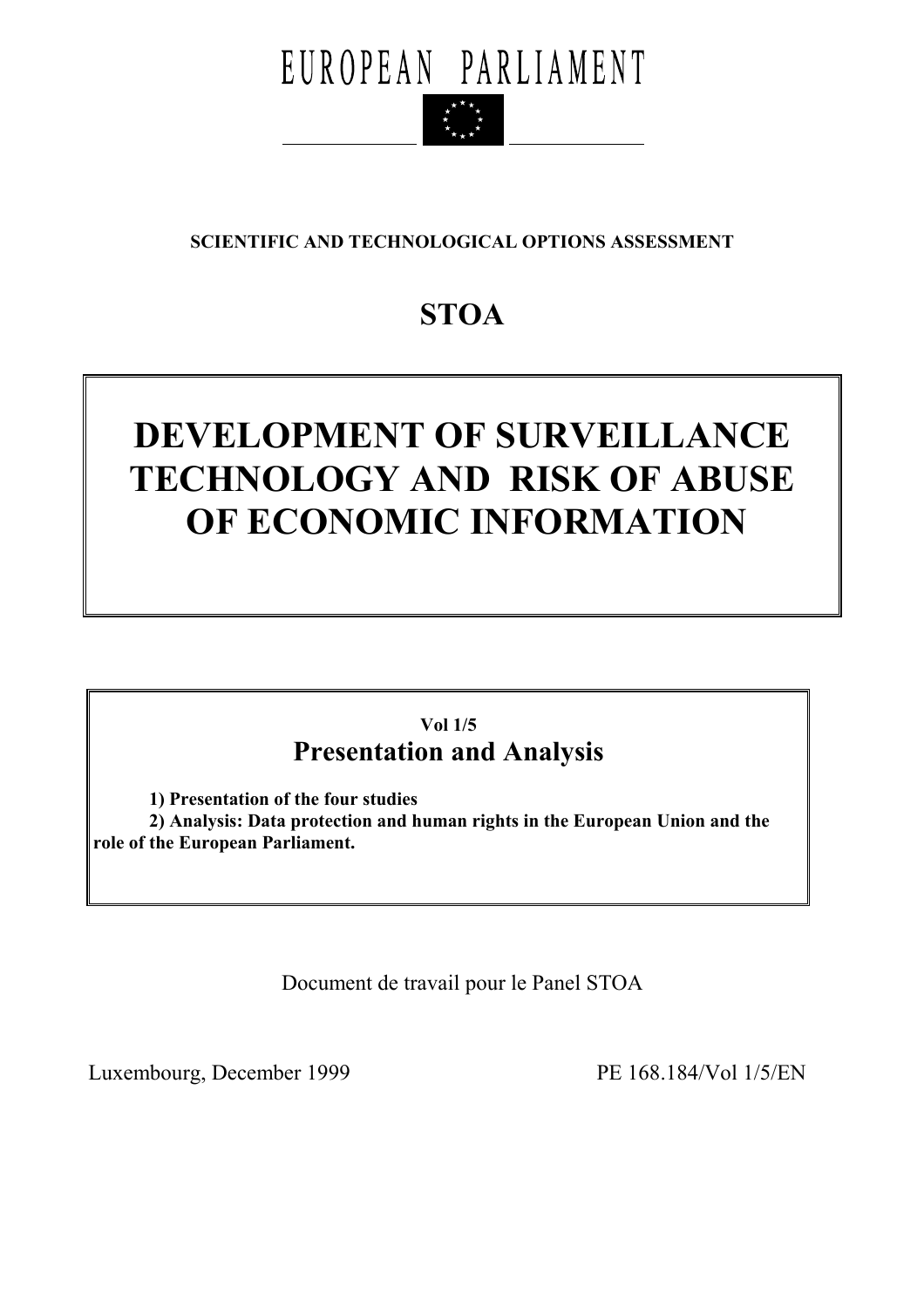| Title:         | Vol 1/5: Présentation et analyse<br>1) Présentation des quatre études<br>2) Analyse: protection des données et Droit de l'Homme dans<br>l'Union Européenne et rôle du Parlement Européen |
|----------------|------------------------------------------------------------------------------------------------------------------------------------------------------------------------------------------|
| Workplan Ref.: | EP/IV/B/STOA/98/1401                                                                                                                                                                     |
| Publisher:     | European Parliament<br>Directorate General for Research<br>Directorate A<br>The STOA Programme                                                                                           |
| Author:        | Peggy Becker - visiting researcher<br>Under the supervision of Dick Holdsworth<br>Head of the STOA Team                                                                                  |
| Editor:        | Mr Dick HOLDSWORTH,<br>Head of STOA Unit                                                                                                                                                 |
| Date:          | Octobre 1999                                                                                                                                                                             |
| PE number:     | PE 168.184 Vol 1/5/EN                                                                                                                                                                    |

This document is a working Document for the 'STOA Panel'. It is not an official publication of STOA.

This document does not necessarily represent the views of the European Parliament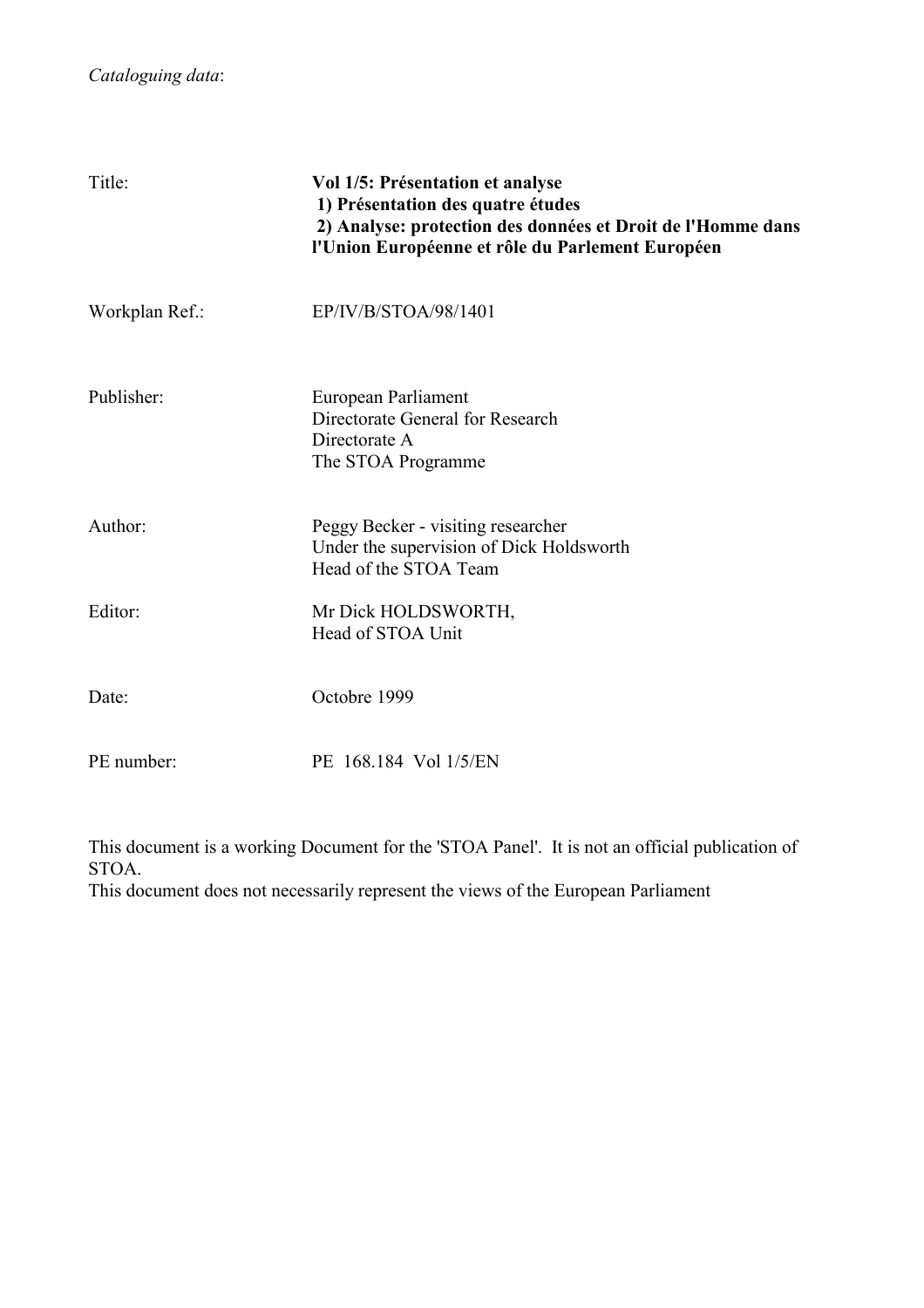## **C O N T E N T S**

## **Part One: Presentation of the four studies**

| 1.              | Study One:               | The state of the art in Communications Intelligence (COMINT) of<br>automated processing for intelligence purposes of intercepted<br>broadband multi-language leased or common carrier systems and its<br>applicability to COMINT targeting and selection, including speech |  |  |
|-----------------|--------------------------|----------------------------------------------------------------------------------------------------------------------------------------------------------------------------------------------------------------------------------------------------------------------------|--|--|
| 2.              | Study Two:               | Encryption and cryptosystems in electronic surveillance: a survey of                                                                                                                                                                                                       |  |  |
| 3.              | <b>Study Three:</b>      | The legality of the interception of electronic communications: a<br>concise survey of the principal legal issues and instruments under                                                                                                                                     |  |  |
| 4.              | Study Four:              | The perception of economic risks arising from the potential<br>vulnerability of electronic commercial media to interception  10                                                                                                                                            |  |  |
|                 | <b>Part Two:</b>         | Analysis - Data protection and human rights in the European Union and the<br>role of the European Parliament                                                                                                                                                               |  |  |
| 1.              | Human rights and Europe: |                                                                                                                                                                                                                                                                            |  |  |
| A.              |                          |                                                                                                                                                                                                                                                                            |  |  |
| <b>B.</b>       |                          |                                                                                                                                                                                                                                                                            |  |  |
| $C$ .           |                          | Respect for privacy in the European Convention on Human Rights 14                                                                                                                                                                                                          |  |  |
| 2.<br>A.        | Lawful interceptions     | Electronic surveillance and legislation                                                                                                                                                                                                                                    |  |  |
| $\mathcal{I}$ . |                          |                                                                                                                                                                                                                                                                            |  |  |
| 2.              |                          |                                                                                                                                                                                                                                                                            |  |  |
| <b>B.</b>       | Global interceptions     |                                                                                                                                                                                                                                                                            |  |  |
| $\mathcal{I}$ . |                          |                                                                                                                                                                                                                                                                            |  |  |
| 2.              |                          |                                                                                                                                                                                                                                                                            |  |  |
| 3.              |                          | The attitude of the European Union and the position of the European Parliament23                                                                                                                                                                                           |  |  |
| 3.              |                          | Cryptography and encryption: the key to the problem?                                                                                                                                                                                                                       |  |  |
| A.              |                          |                                                                                                                                                                                                                                                                            |  |  |
| <b>B.</b>       |                          |                                                                                                                                                                                                                                                                            |  |  |
| $C$ .           |                          |                                                                                                                                                                                                                                                                            |  |  |
|                 |                          |                                                                                                                                                                                                                                                                            |  |  |
|                 |                          |                                                                                                                                                                                                                                                                            |  |  |
|                 |                          |                                                                                                                                                                                                                                                                            |  |  |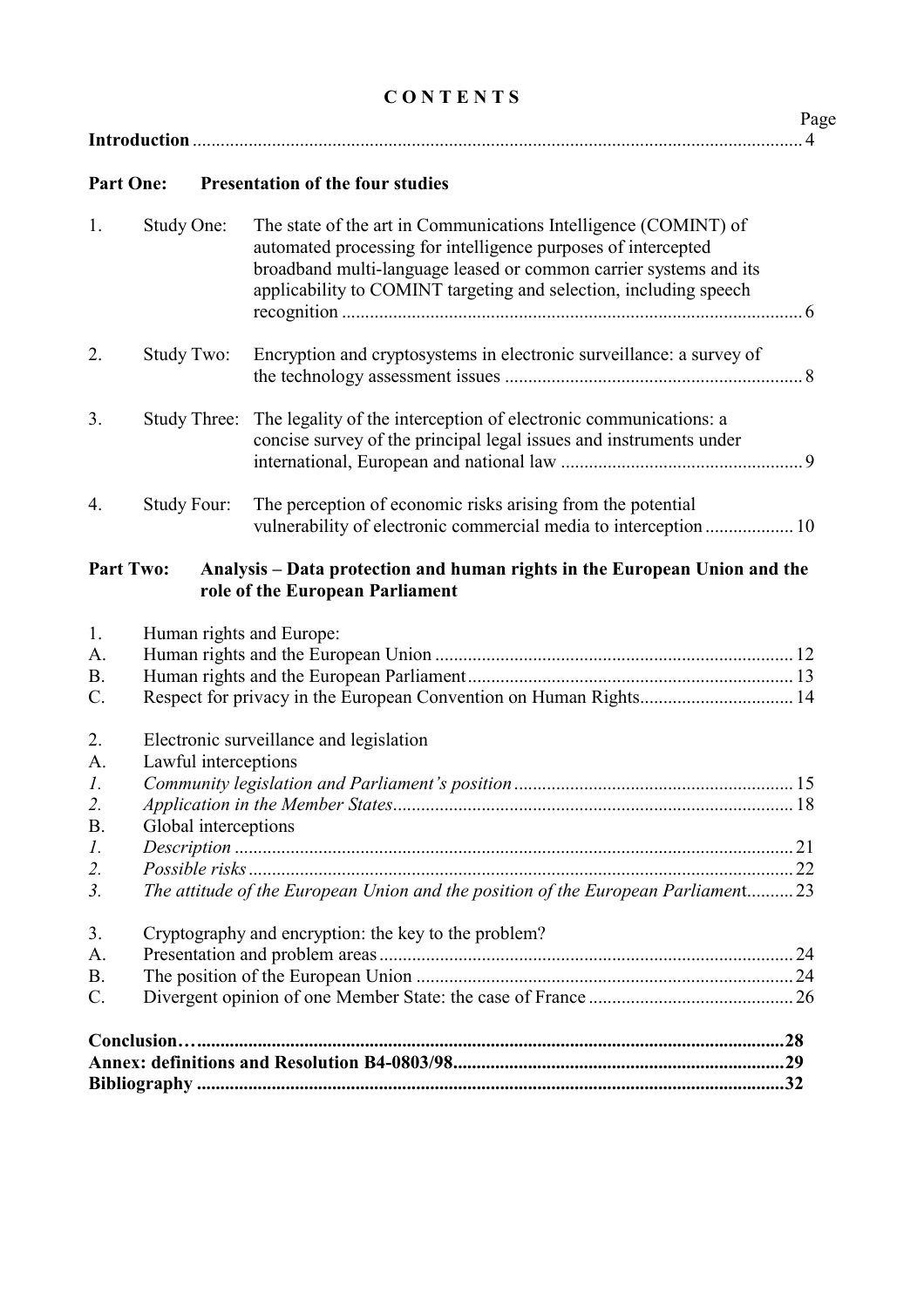## **INTRODUCTION**

The term 'privacy', although in use for only a comparatively short time, actually refers to a situation which is as old as the desire of individuals to be protected from interference by others. Privacy is the individual's intimate sphere of existence which must, therefore, be concealed from the knowledge of other people and shielded from their curiosity.

The right to respect for privacy is an individual right acknowledged fairly recently. Article 8(1) of the European Convention on Human Rights<sup>1</sup> (ECHR) lays down that: 'Everyone has the right to respect for his private and family life, his home and his correspondence.' That Convention is one of a number of international and national legal instruments which acknowledge that principle of protection. But 'privacy' has never been properly defined: it covers the right to a private life, the right to secrecy of a person's correspondence, including communication by telephone and other electronic means, and protection against the misuse of information technology and the processing of personal data. That right was initially protected by specific provisions – inviolability of the home, of correspondence and of professional secrecy. Subsequently, with the arrival of more modern forms of attacks and violations – electronic interception; telephone tapping; recording, etc. - an individual's private life came to be protected by general provisions since, during the 1990s, infringements had increased beyond all measure. Accordingly, the Data Protection Convention was signed in Strasbourg on 28 January 1981, and it entered into force on 1 October 1985. The Convention does not include any rules which are directly applicable in the national legal orders of the Member States, it merely sets out principles designed to govern the protection of privacy which the Member States undertake to implement, with all the states having had to adopt legislation in conformity with the those principles before depositing their instruments of ratification.

The protection of privacy is, therefore, properly enshrined in national and international legal orders as well as in Community law. Set out in those terms, one might imagine that the right was indefeasible, but we must add that it has to be reconciled with requirements relating to security, national defence and anti-terrorism campaigns. It is with a view to meeting those requirements that certain exceptions are authorised. For example, lawful interception of communications is authorised, but it is subject to compliance with stringent strict rules, the broad thrust of which was set out by the European Union and subsequently followed by the Member States. Apart from such 'lawful interceptions', the European Union, which is bound to apply the ECHR and the other relevant conventions, will have to combat not only unlawful interceptions but also lawful interceptions used for purposes other than the primary (authorised) intention. The development of new technologies has made it easy to do that.

Specific risks arise from the use of modern means of communication (fax, cellular phones, the Internet, etc.) with respect to the confidentiality of messages, particularly in the economic sphere where such means are being used more and more frequently for commercial activities.

Furthermore, over the same period, a vast range of surveillance techniques has been developed, such as parabolic and laser microphones. They may be defined as being devices or systems which can monitor, track and assess the movements of individuals, their property and other assets. These new forms of surveillance have led to the intercepted communications being processed by computer. The consequences of such interceptions may be significant, particularly from the economic point of view. This is, therefore, an area of technical progress in which the rules of a bygone age have been rendered obsolete by new forms of interception which are constantly increasing in number and which may not yet be deemed to be violations.

 $1$ <sup>1</sup> The definitive text of this Convention was signed in Rome on 4 November 1950. However, its ratification by the Member States took some time. It was not until September 1997 that all the Member States had ratified it.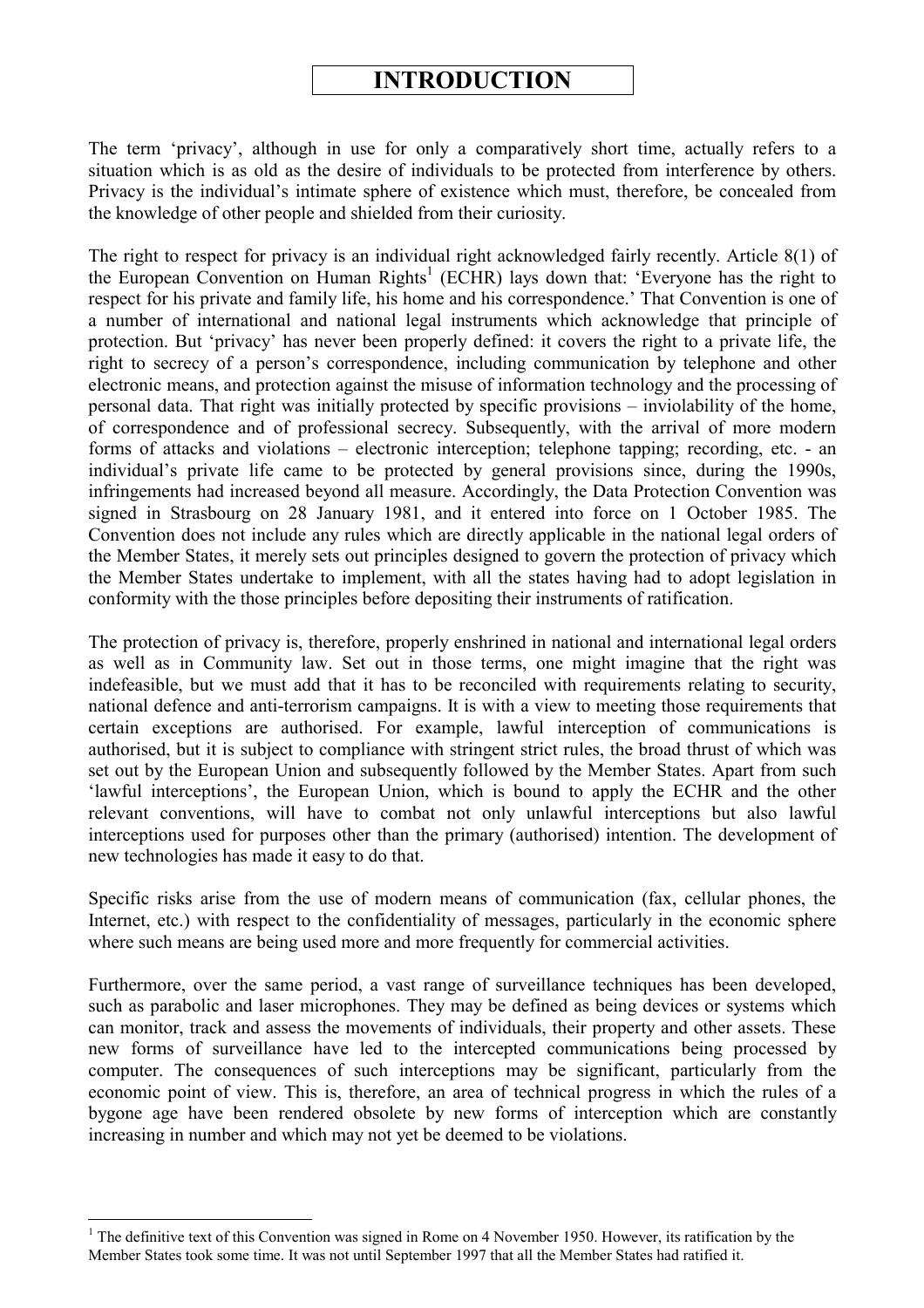In order to remedy that, the European Union and, more specifically, the European Parliament have set in motion a joint action. That is why the Committee on Civil Liberties and Internal Affairs<sup>2</sup> asked STOA (Scientific and Technological Options Assessment) to draw up a study on this topic. The aim of this Briefing Note is to present that study which consists of four reports setting out a list of the new telecommunications technologies, the risks inherent therein and the methods to be developed with a view to eliminating those risks.

In an effort to provide an overview of the entire issue, this Briefing Note begins by summarising the four studies before undertaking an analysis which covers lawful interceptions and legislation currently in force as well as global interceptions of communications and cryptography, which might provide a solution to the issue of confidentiality.

 $2$  In July 1999, the name of the committee was changed to the Committee on Citizens' Freedoms and Rights, Justice and Home Affairs, known by the acronym LIBE.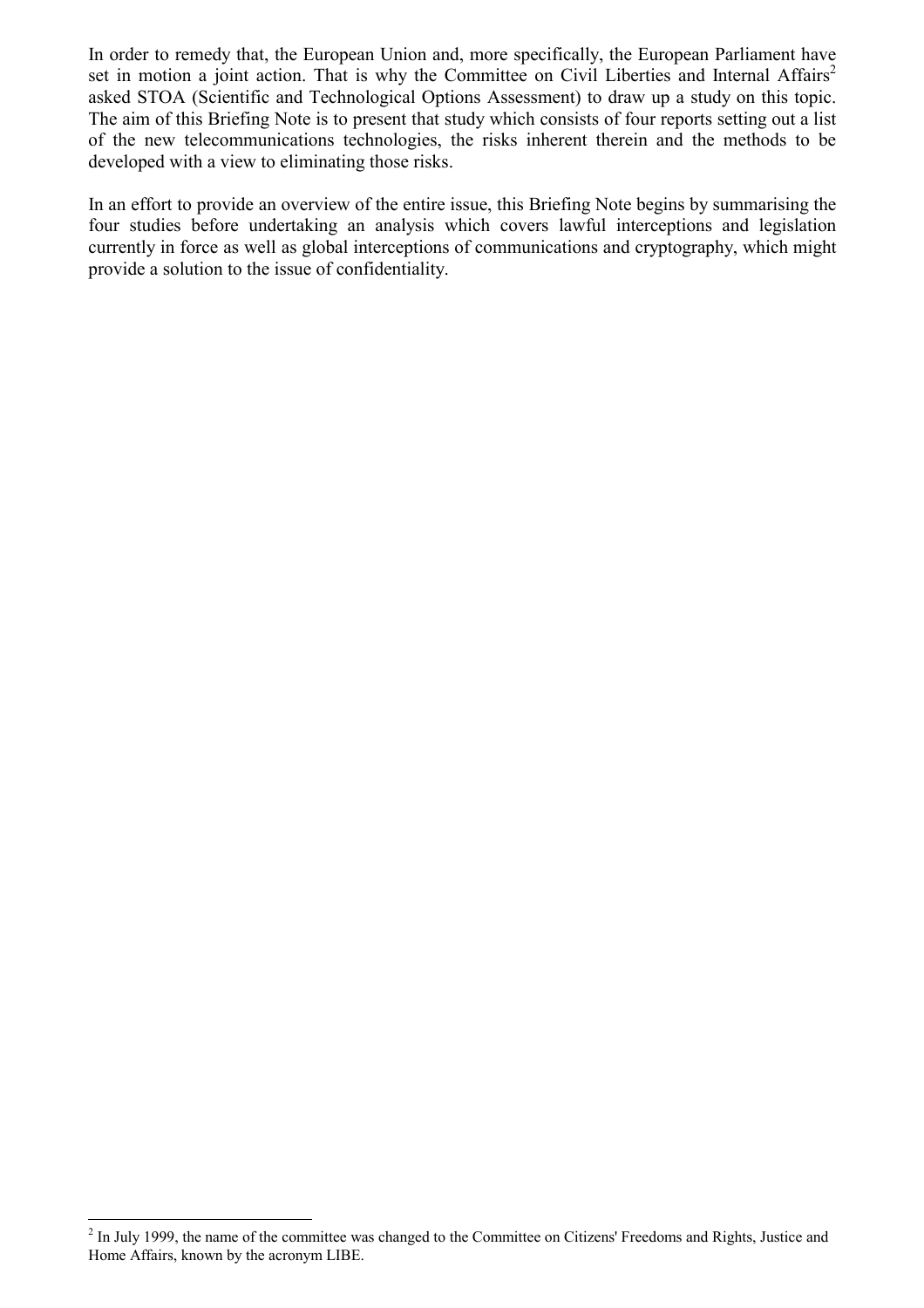## **PRESENTATION OF THE FOUR STUDIES**

## *INTRODUCTION:*

In response to a request from the Committee on Civil Liberties and Internal Affairs<sup>3</sup>, STOA commissioned a study entitled: ëDEVELOPMENT OF SURVEILLANCE TECHNOLOGY AND RISK OF ABUSE OF ECONOMIC INFORMATION<sup>7</sup>. That study is the logical continuation of the study<sup>4</sup> published by STOA in September 1998 entitled: 'AN APPRAISAL OF TECHNOLOGIES OF POLITICAL CONTROL' drawn up by the Manchester-based OMEGA Foundation. That document deals with the specific issue of electronic surveillance and, hence, refers to recent developments in that area, summarising trends in current legislation in Europe and in third countries. It also outlines a series of options such as the commissioning of a more detailed study into the social, political, commercial and constitutional implications of the global electronic surveillance networks to which it refers with a view to the organisation of a hearing of experts designed to underpin the future European Union policy on civil liberties.

The four studies presented here fully comply with that request. This is a study concerning the impact of electronic surveillance in the European Union which will enable the institutions and, in particular, Members of the European Parliament to understand and comprehend the current state of the equipment used in and the use made of electronic surveillance so that they will have all the information they need to put in place legislation which will provide enhanced respect for the confidentiality of communications and also eliminate as far as possible the economic risks which may arise from such interceptions and from free competition.

#### **1. Study One: The state of the art in Communications Intelligence (COMINT) of automated processing for intelligence purposes of intercepted broadband multi-language leased or common carrier systems and its applicability to COMINT targeting and selection, including speech recognition5**

This study, drawn up by Duncan Campbell<sup>6</sup> for the European Parliament's Directorate-General for Research (more specifically for STOA), summarises the current state of electronic surveillance via Communications Intelligence (COMINT), i.e. the automated search for electronic communications which makes the global interception of such communications possible. It is defined by the NSA as an industrial activity which makes it possible for all foreign communications to be intercepted<sup>7</sup>.

The author refers to the new technologies used and explains how they operate. In order to enhance our understanding of those systems, he draws the reader's attention to the targets of global interceptions. These new systems facilitate mass surveillance of all telecommunications. Without encoding, modern means of communication have no defence against the high-tech interception equipment which may be used, for example, to tap telephones. This study therefore shows that, since the inception of communications intelligence, the production of interception equipment<sup>8</sup> has mushroomed, and the equipment itself has become increasingly sophisticated (the funds invested, EUR 15-20 billion, are proportional to the ends sought).

 $\overline{a}$  $3$  In July 1999, the name of the committee was changed to the Committee on Citizens' Freedoms and Rights, Justice and Home Affairs.

<sup>&</sup>lt;sup>4</sup> The STOA project entitled: 'AN APPRAISAL OF TECHNOLOGIES OF POLITICAL CONTROL' was the subject of an interim study drawn up by OMEGA (PE 166.499).

<sup>5</sup> STOA PE 168.184, Vol. 4/4, April 1999.

 $^6$  Duncan CAMPBELL, IPTV Ltd., Edinburgh. *mailto :iptv@cw.com.net.*<br><sup>7</sup> NSA – National Sequrity Agency. That definition was given at the meeting

 $\frac{7}{1}$  NSA = National Security Agency. That definition was given at the meeting of the US National Security Council of 17 February 1972 in Intelligence Directive No 6.

 $8$  See study, pp. 3-13.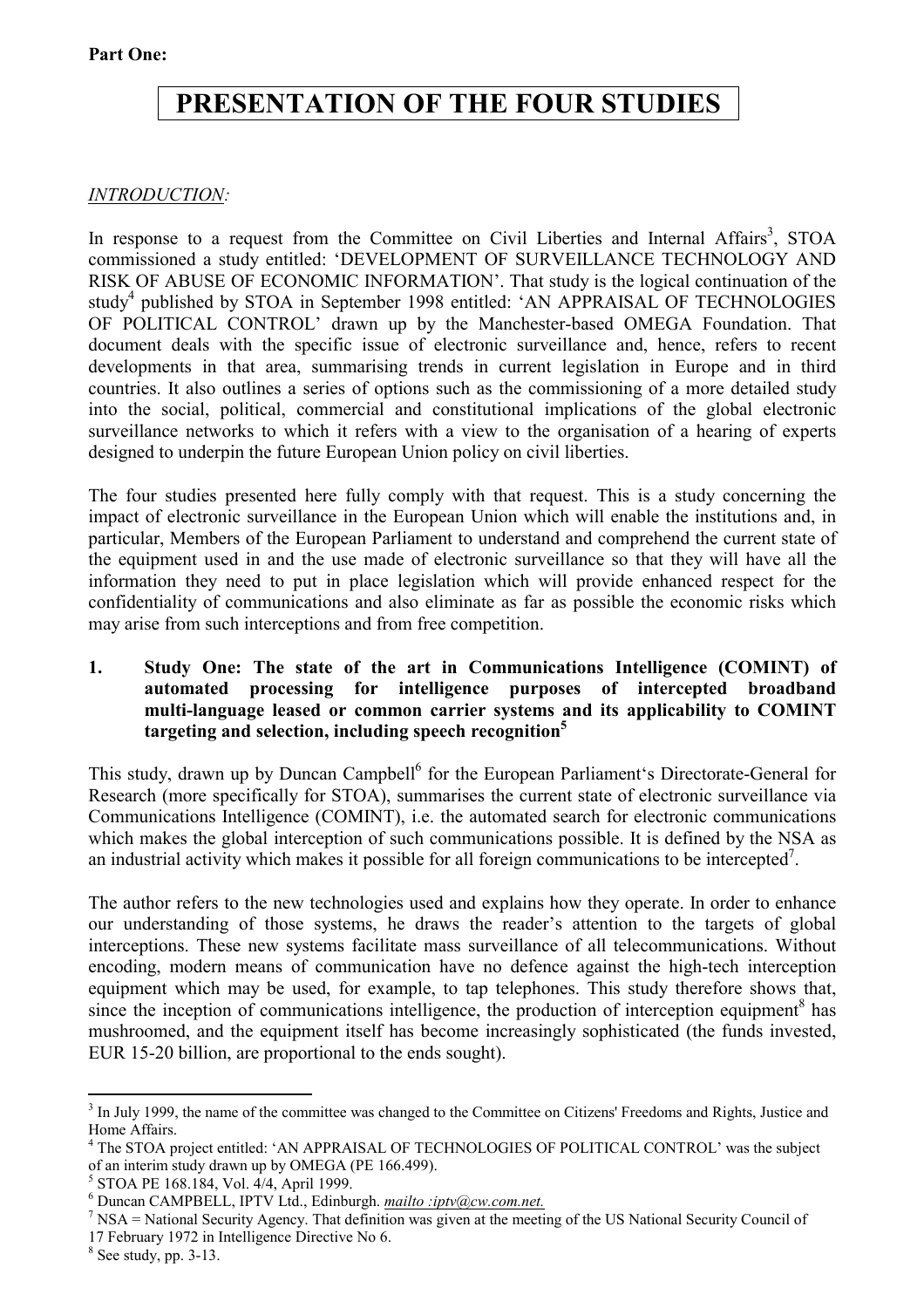Communications intelligence is a large-scale industrial activity used by most nations. However, the principal user is  $UKUSA<sup>9</sup>$ , an association of English-speaking nations. The study also provides new information about the *ECHELON* system<sup>10</sup>, which forms part of the Anglo-American network and provides world-wide surveillance. Unlike many other systems, it is designed primarily for use against non-military targets. It operates by intercepting very large quantities of information and then syphoning out what is valuable, using artificial intelligence aids.

Once these organisations had been set up, the various countries involved in them needed to take certain steps to regulate and monitor them. This study summarises the background to the various laws adopted and demonstrates clearly the predominance of the United States which, early on, under pressure from the FBI, convened a meeting of states<sup>11</sup> to discuss together the various ways in which activities might be regulated. The study sets out the position taken by the United States. The author feels that that position does not promote confidentiality and, hence, privacy. Indeed, the policy pursued by the *NSA* (National Security Agency) seems rather inclined to require anything which might facilitate interceptions. The Agency justifies its stance by quoting aims such as combating crime and terrorism, and it puts its views across to the other countries involved in an attempt to persuade them to pursue the same policy. The study also outlines the reaction of the European Union and of the *OECD* countries. As far as the Union is concerned, that reaction may best be summed up in a Council resolution adopted in January 1995 which broadly follows the American view (although some Member States have actually succeeded in resisting).

The question remains as to why the American interest is so great. The author's reply is connected quite simply with the *ECHELON* system which enables the countries using it to obtain significant economic information and, hence, to secure a leading position on the commercial markets. That has an impact which is more than negligible. The study quotes examples where American companies have secured contracts as a result of communications having been intercepted. Should we assume that the end justifies the means when it comes down to beating the competition?

The new technologies developed at the end of this century have therefore enabled *COMINT* to build up enormous interception capabilities. However, when the year 2000 arrives, all that will change radically, since technological progress and changes in attitude will enable encryption and cryptography to be properly integrated into telecommunications.

Nevertheless, measures must be taken by the European Union and, more specifically, by Parliament which has been excluded from the discussions about this issue for too long. The study puts forward a number of policy options which Parliament might pursue and which would enable the European Union to free itself from the influence of the United States.

Respect for confidentiality of communications is, therefore, far from being total. That gives rise to serious inequalities in the economic sphere between the countries which are more committed and those which are less committed to that principle in their national legislation. If they comply with that legislation, they may well find themselves sidelined, when contracts are being concluded, by countries which use communications intelligence. The problem might be resolved by the general introduction of encryption and cryptography. The second study deals with that subject and provides us with a useful insight into those systems.

#### **2. Study Two: Encryption and cryptosystems in electronic surveillance: a survey of the technology assessment issues<sup>12</sup>**

<sup>&</sup>lt;sup>9</sup> UKUSA dates back to the 1947 agreement between the United Kingdom and the United States on electronic interceptions. The nations in the UKUSA alliance are the United States, the United Kingdom, Canada, Australia and New Zealand.

 $10$  The ECHELON system was set up in the 1970s. It expanded considerably between 1975 and 1995.

<sup>&</sup>lt;sup>11</sup> These meetings are called ILETS: International Law Enforcement Telecommunications Seminars. They were initiated and founded by the FBI in 1993.

<sup>12</sup> STOA PE 168.184, Vol. 3/4, April 1999.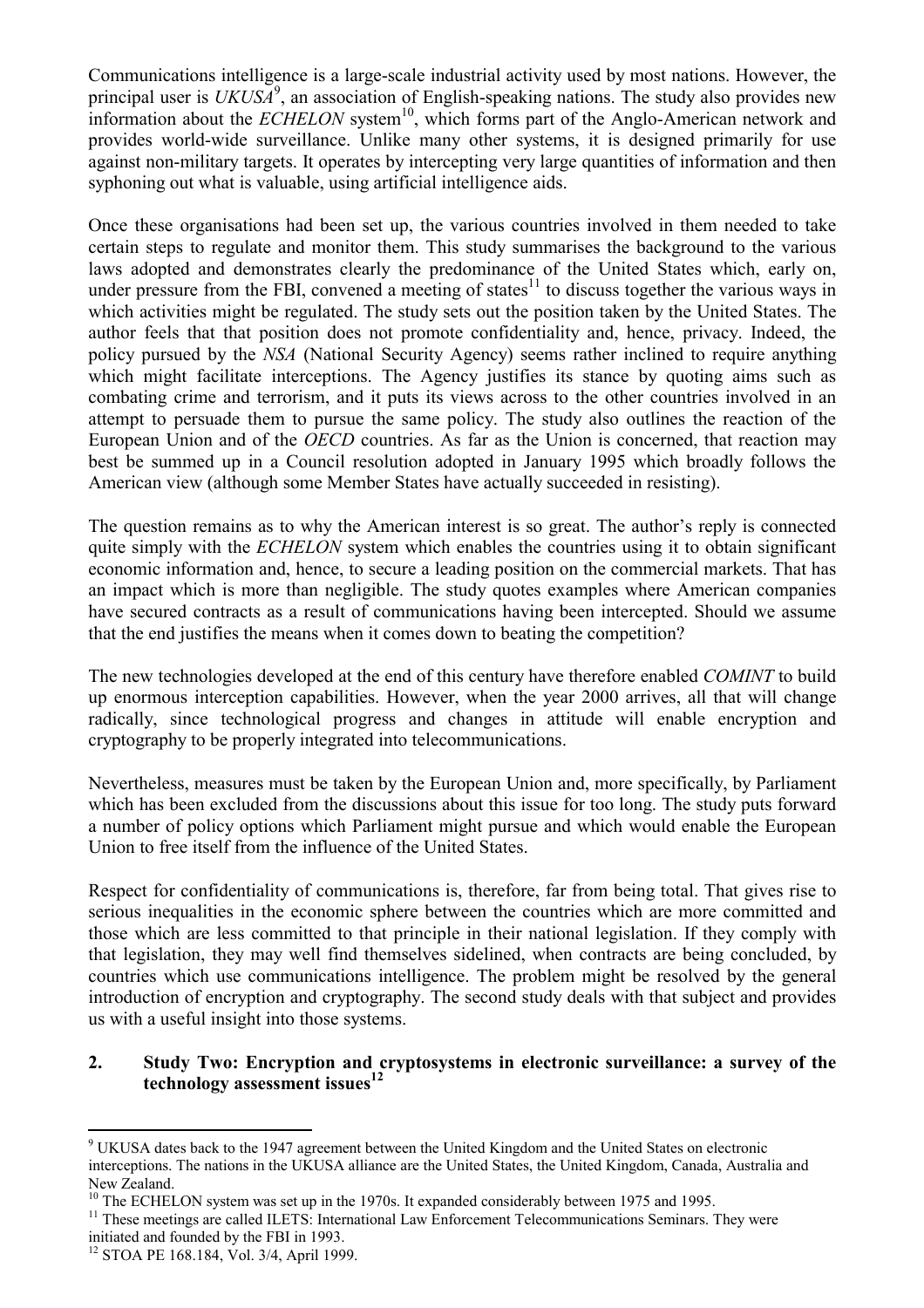The aim of this study is to illustrate the main techniques that may be used for protection against all forms of technological interception of communications. It was drawn up by Dr Franck Leprevost<sup>13</sup>.

This study lists the various types of telecommunications equipment that have been produced and the risks inherent therein<sup>14</sup>. It then outlines cryptographic and encryption techniques, since electronic surveillance, which is frequently used for the protection of national security, may also be misused, for industrial espionage, for example. The author therefore highlights the various means (encryption, cryptography) by which the security of communications may be guaranteed and also outlines the consequences of cryptanalysis, which is the perfection of techniques or attacks to reduce the theoretical security of cryptographic algorithms, and quantum cryptanalysis, which is the set of the techniques whereby the secret keys of cryptographic protocols can be found by means of quantum computers. It is, therefore, true to say that respect for the confidentiality of communications and secrecy in correspondence may be protected. However, there is no such thing as blanket protection.

The problem of the interception of communications is always present, even if the sender uses the most sophisticated encoding methods. What is more, the European institutions, hot on the heels of the United States, are working to perfect a quantum coprocessor which would make public-key cryptography (a term which is defined and explained in the study) obsolete.

According to the author, therefore, the European Union is, on the one hand, promoting fundamental rights and, on the other, working to some extent to deny them.

The political, diplomatic and financial consequences of cryptanalysis and quantum cryptography may be very significant. That is why the various countries have signed several agreements to regulate these procedures. The most recent agreement of this kind is the WASSENAAR Arrangement<sup>15</sup>. Dr Leprevost's study discusses the part thereof entitled '*INFORMATION SECURITY*' and highlights its consequences.

The WASSENAAR Arrangement<sup>16</sup> establishes an international system for controlling the export of conventional weapons and dual-use equipment and technologies and lists the articles involved. Cryptography is included in that list. This Arrangement replaces COCOM. It controls the export of encryption products on the grounds that they constitute dual-use goods, i.e. goods which have both civil and military applications.

However, the Arrangement also stipulates that products clearly identified and sold for civil or commercial purposes may not be subject to restrictions or control. In actual fact, only technologies providing a very limited degree of security are authorised for uncontrolled export. That has specific implications, especially at Community level. This study describes those technologies and subsequently suggests possible measures which the European institutions might implement in order to put in place legislation which provides enhanced respect for privacy, since commercial undertakings, authorities and individuals using a cryptosystem complying with the lawful criteria may well find their communications intercepted and decoded by the ECHELON network. 'Lawful' cryptography offers no real protection against global interceptions of communications.

It is, therefore, clear that, far from limiting crime and terrorism, further restrictions on cryptography will simply create an environment where the individual will not be protected against 'information terrorism and cyber-criminal activities', i.e. one where crime may prosper with impunity, since no information will enjoy genuine protection and, hence, genuine confidentiality.

 $13$  Dr Leprevost teaches at the Technical University of Berlin (TUB).

 $14$  See pages 2 and 3 of the study.

<sup>&</sup>lt;sup>15</sup> The WASSENAAR Arrangement was signed on 19 December 1995 by 33 countries, including most European countries, together with AUSTRALIA, CANADA, the UNITED STATES, JAPAN and NEW ZEALAND.

<sup>16</sup> See: http://www.wassenaar.org/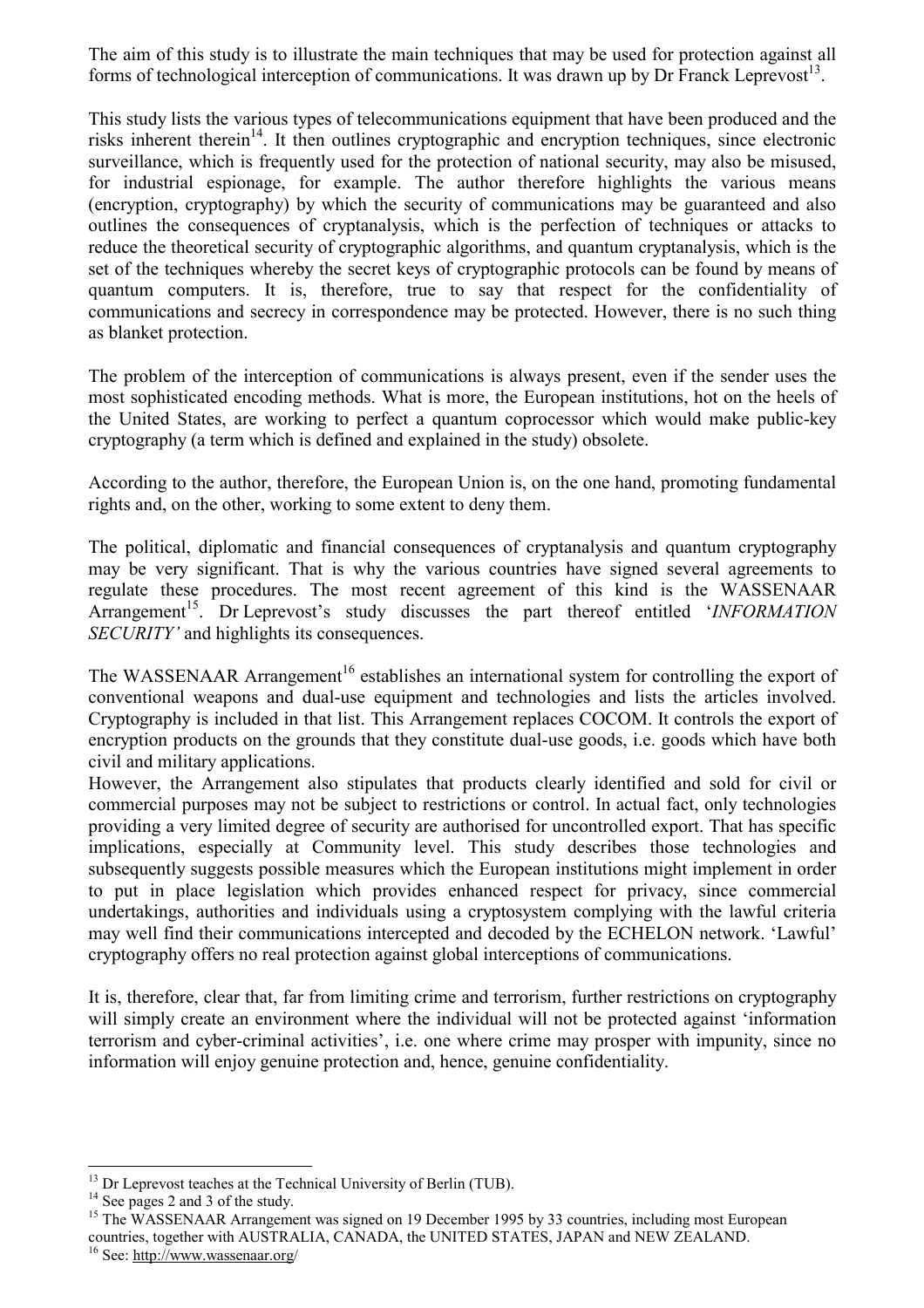Although major progress remains to be made in the use of cryptography and encryption, all the countries of the European Union have adopted legislation governing lawful interceptions. Such interceptions are closely monitored and tightly controlled, as we shall see from Study Three, which will also enable us to decide whether or not such legislation is or is not compatible with the relevant international conventions.

#### **Study Three: The legality of the interception of electronic communications: a concise survey of the principal legal issues and instruments under international, European and national law<sup>17</sup>**

This study was drawn up by Professor Chris Elliott, a barrister and an engineer specialising in telecommunications, and reviews the various existing policies concerning the lawful interception of communications.

He lists the various international agreements concerning human rights and the protection of privacy and highlights the possible loopholes for legislation which might adversely affect those rights. For example, the Universal Declaration of Human Rights<sup>18</sup> does not lay down that all lawful interceptions are prohibited, only those deemed to be arbitrary. Accordingly, the European Union has put in place legislation<sup>19</sup> enabling the Member States to legalise the interception of some communications. The Union is not violating the rights set out in the international conventions it has ratified by not prohibiting lawful and non-arbitrary interceptions, since those conventions do not themselves prohibit them.

The various Member States have each adopted legislation governing lawful interceptions which must comply with secondary Community law. Such laws are broadly similar. This study sets out briefly the current national legislation governing this issue, thereby providing the reader with an overview of the principal provisions thereof. However, in order to ascertain whether or not the Member States are genuinely singing from the same hymn sheet as the Union, we need to review the case-law of the Community authorities (see Part Two below).

Conventions relating to human rights (especially the ECHR) provide effective protection against the unlawful interception of communications. However, that protection is less apparent in the case of lawful interceptions, especially if they are made by foreign powers (i.e. if the interceptor is a country other than the country of the sender). Some countries are even able to intercept communications inside another country. Measures must be taken to restrict such interception, and the European Union is in a position to ensure greater protection of privacy without breaching national laws currently in force, for example by requiring network operators to protect the privacy of communications by using encryption. Professor Elliott makes a number of observations and gives a few examples which the Union should follow with a view to enhancing respect for privacy and for correspondence.

This study therefore gives us a useful summary of current legislation governing the lawful interception of communications.

#### **4. Study Four: The perception of economic risks arising from the potential vulnerability of electronic commercial media to interception20**

Council Resolution of 17 January 1995 (OJ C 329, 4.11.1996). Directive 95/46/EC Directive 97/66/EC.

 $\overline{a}$ <sup>17</sup> STOA PE 168.184, Vol. 2/4, April 1999.

<sup>&</sup>lt;sup>18</sup> The Universal Declaration of Human Rights was adopted by the UN General Assembly in the form of a resolution on 10 December 1948.<br><sup>19</sup> European Union legislation:

<sup>&</sup>lt;sup>20</sup> This document highlights the analytical findings of the study: PE 168.184/Int.St./Vol. 1/4.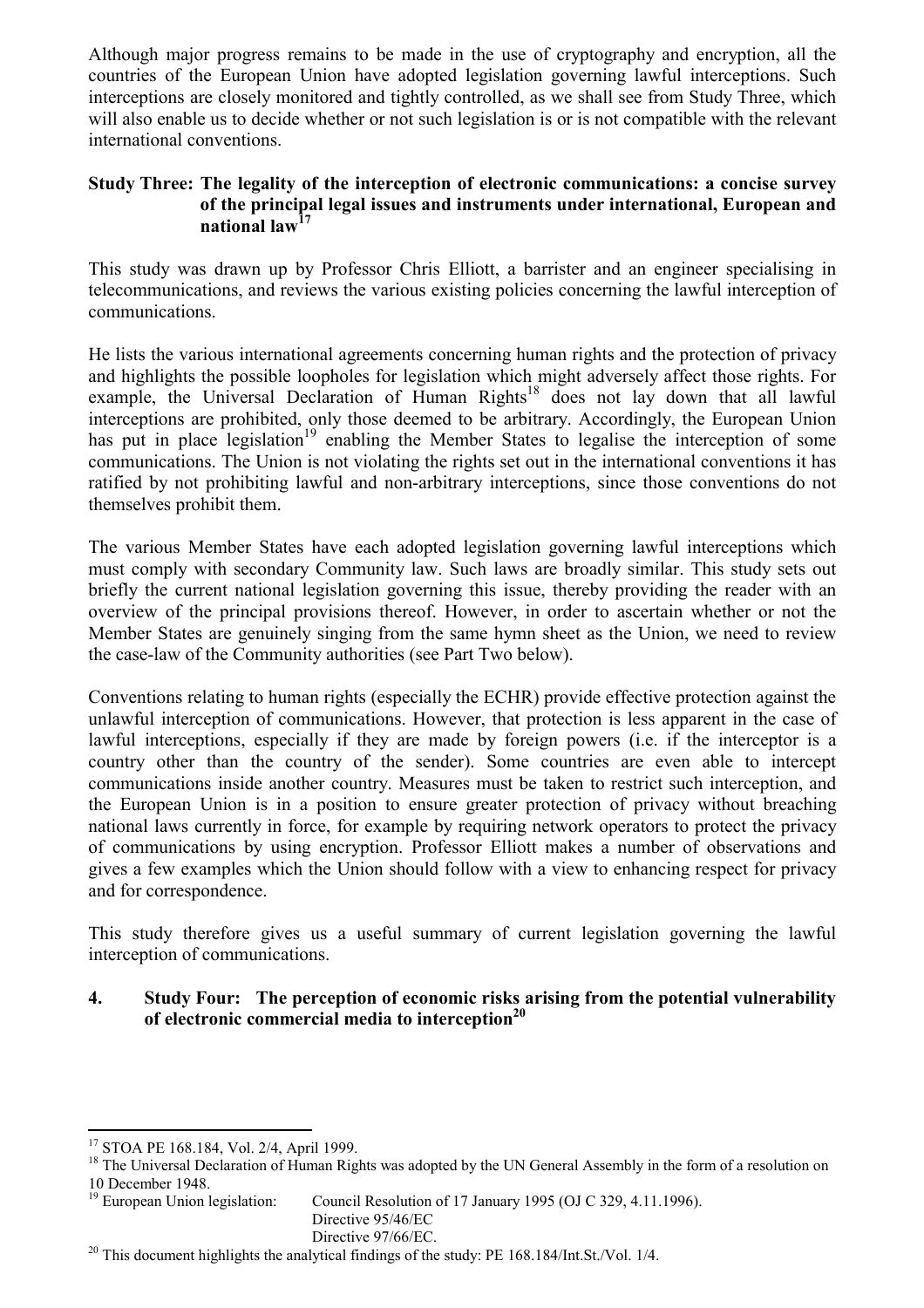This study of the development of electronic surveillance, which was completed in June 1999, was carried out, in response to a request from STOA, by the Patras-based ZEUS Agency (an EEIG), under the supervision of Mr Nikos BOGONIKOLOS. Its aim was to review the use of lawful interceptions of communications and to highlight the possible risks inherent therein, with particular regard to electronic commerce.

The study is divided into three parts: Part A. Options; Part B. Arguments and Evidence (expert opinions); Part C. Technical File. The study is interesting because it is based on expert opinions: forty-nine specialists in the telecommunications and new technologies sector have contributed thereto.

Some policy options are proposed therein, such as the establishment of a global communications network and the possibility of defining the technical capabilities of providing anonymity which should be recommended. It was possible to adopt the latter following a review of the opinions of the experts among whom there is now general agreement that virtually all economic information is exchanged electronically. Efficiency requires consideration of electronic protection in the context of an international network, and it is essential to establish genuine confidence in communications carried by the new technologies. 90% of the experts take the view that, notwithstanding the various laws in force, unlawful activities continue to exist and that, since the development of the Internet, the increase in the number of transactions implies a need to define a stable framework for business. They also think that political and social policy decisions to ensure privacy should be drawn up.

The Technical File in this study gives an overview of electronic surveillance; in that section, the author defines some technical terms and explains how electronic surveillance works, such as global (i.e. international) interceptions authorised by *COMINT*, communications intelligence, which is a kind of industrial activity enabling communications to be intercepted. A non-exhaustive list of the organisations using such intelligence is highlighted in that section, the most important one being the association of English-speaking nations, *UKUSA.* 

It is clear that the Internet and the other modern communications systems impinge more and more on our daily lives. But those systems are vulnerable since they fail to ensure genuine respect for confidentiality. What is more, over the same period, surveillance systems such as *CALEA* and *ECHELON* have been developed. They are defined in this study<sup>21</sup>, which also explains how and why these systems are used.

It therefore appears that the nature of the information collected by interceptions does indeed have repercussions on the impact and on the purpose of such activities. Fewer problems arise if communications are intercepted with a view to protecting people, i.e. for national defence or to combat crime and terrorism. However, if the information collected is used solely for economic purposes, dangers may arise, such as the risk of such information being misused so as to ensure that specific companies secure commercial contracts (industrial espionage). The study gives examples of abuse which properly illustrate these dangers<sup>22</sup>. But technical progress does not go in one direction only (making interceptions increasingly easy); accordingly, new protection systems have been developed such as encryption and cryptography<sup>23</sup>.

 $21$  See pages 11 and 12 of the study.

 $22$  See pages 13-15 of the study.

<sup>&</sup>lt;sup>23</sup> Cf. STOA PE 168.184/Int.St./Vol. 3/4: Encryption and cryptosystems in electronic surveillance, 1999.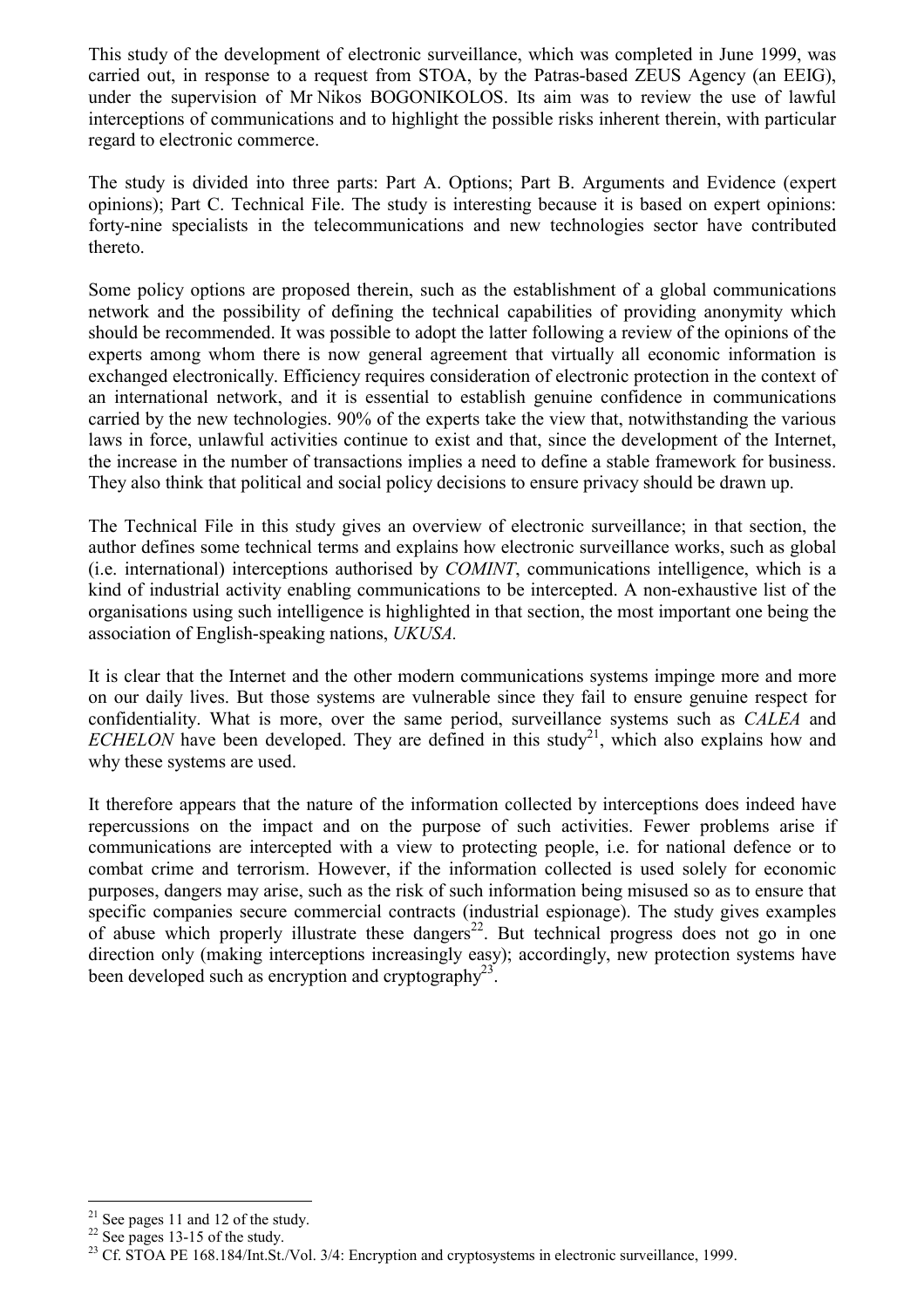If we are to understand fully the entire issue of electronic surveillance, we must not forget to look at current legislation<sup>24</sup>. This study gives the background thereto. Europe is the first area where legislation to protect privacy has been enacted. In Europe, confidentiality is deemed to be a fundamental right. The same cannot be said for every country. In the United States, for example, such protection is restricted by conflicts of interests, especially economic interests. That country is trying to use its predominance (being the major world power) to impose its views on other countries: restrict encryption and cryptography, increase interception capacity, etc. That is what this study shows. However, the European Union has been able to push through a number of measures to provide better protection for confidentiality and, hence, of personal data.

This study therefore gives an overall view of the issue of electronic surveillance and helps us to understand the interest which certain countries might have in using these methods. Accordingly, lawful interceptions of communications exist. They are lawful since they are governed by national legislation.

*That completes the presentation of the four studies. The original texts constitute Volumes 2-5 of this Briefing Note. However, it should be added that the information set out in the various studies, such as the issue of lawful interceptions and the way in which they are regulated in the Member States or the issue of cryptography, requires a more in-depth analysis relating to data protection and to human rights in the European Union. That is why we shall endeavour to supply new information, which will provide a better response to those issues, in Part Two of this study.* 

 $24$  See pages 16-21 of the study.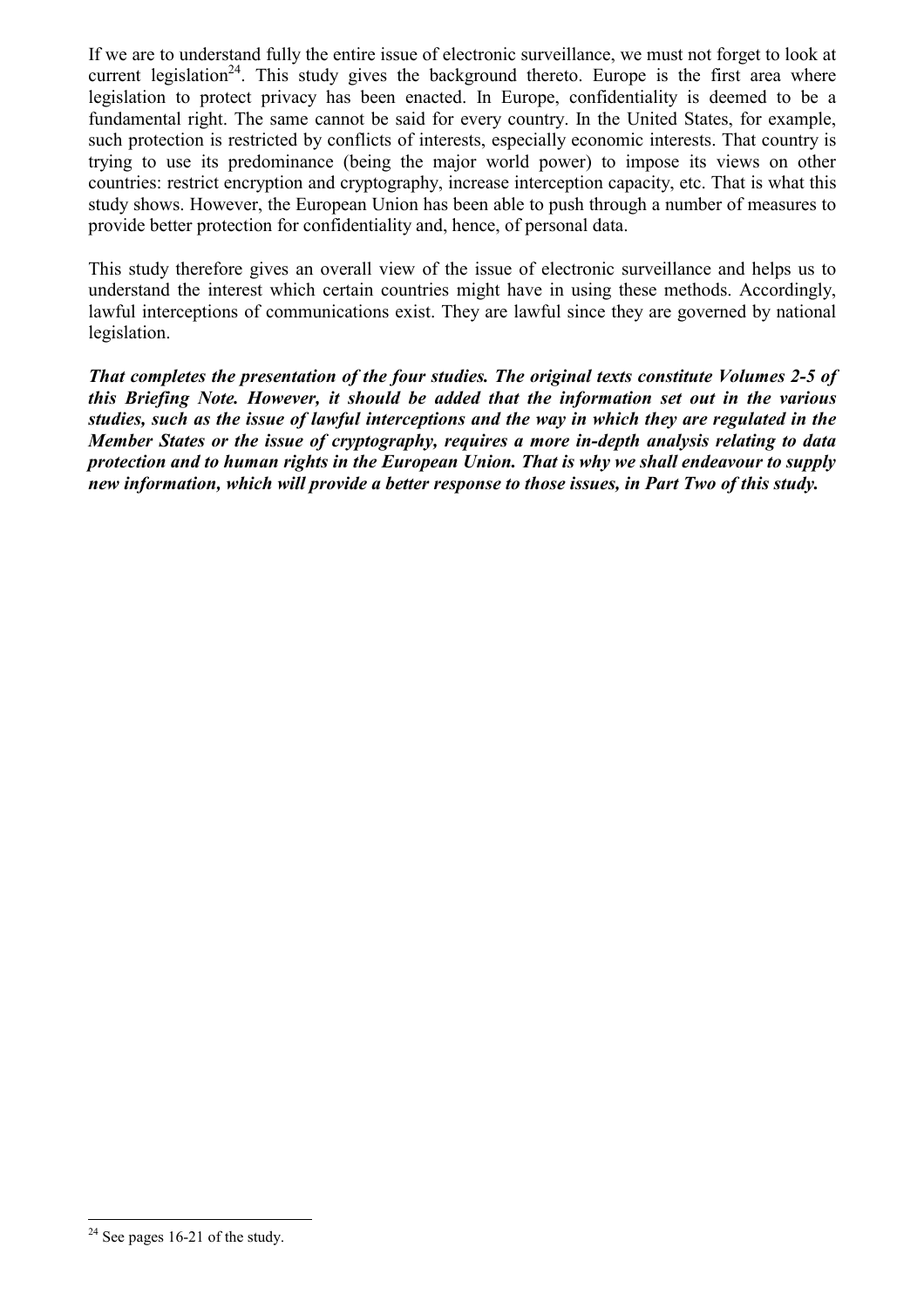## **ANALYSES: DATA PROTECTION AND HUMAN RIGHTS IN THE EUROPEAN UNION AND THE ROLE OF THE EUROPEAN PARLIAMENT**

## *INTRODUCTION:*

The history of mankind is characterised by the various endeavours undertaken to ensure respect for human dignity. The concept of Human Rights was initiated and developed by thinkers from different religious and cultural backgrounds. Statesmen and lawyers have contributed greatly to the advancement of those rights and to the establishment of appropriate standards. Accordingly, individual rights have gradually become enshrined in the legislations of the various countries.

The matter which concerns us here  $-$  electronic surveillance  $-$  lies at the very heart of the human rights issue, since it involves respect for privacy, a fundamental right fully acknowledged today. The studies presented in Part One prompt a number of observations, with particular regard to human rights in Europe, interception of communications and current legislation, and encryption and cryptography.

## **1. Human rights and Europe:**

We shall begin by outlining the general situation of human rights in the European Union and then go on to consider the issue more specifically in relation to one of the institutions, the European Parliament. We shall also highlight the importance attached to respect for privacy in the European Convention on Human Rights.

### A. Human rights and the European Union:

Soon after the Council of Europe had been established in 1949, six of its founder members<sup>25</sup> decided to integrate their economies in two sectors: coal and steel<sup>26</sup>. That marked the birth of new common institutions. Relations between those countries underwent a radical change, and de facto solidarity between them was soon institutionalised. The 'law' was enshrined in the first treaty with the establishment of the European Court of Justice, but human rights in the broad sense of the term were not referred to in that treaty. Nor were they explicitly referred to in the Treaty of Rome<sup>27</sup> establishing the European Economic Community.

However, we must not forget that, in 1950, the old continent drew up the European Convention for the Protection of Human Rights and Fundamental Freedoms, which is the benchmark for such matters in Europe. At the same, a supervisory body was established: the European Court of Human Rights, which has its seat in Strasbourg and is responsible for ensuring compliance with the Convention. It must, however, be noted that the Community institutions are not under the direct jurisdiction of the Strasbourg Court.

 $\overline{a}$  $25$  Belgium, France, the Federal Republic of Germany, Italy, Luxembourg and the Netherlands.

<sup>&</sup>lt;sup>26</sup> The Treaty of Paris, signed on 18 April 1951, provided for such integration.

<sup>&</sup>lt;sup>27</sup> The Treaty of Rome was signed on 25 March 1957.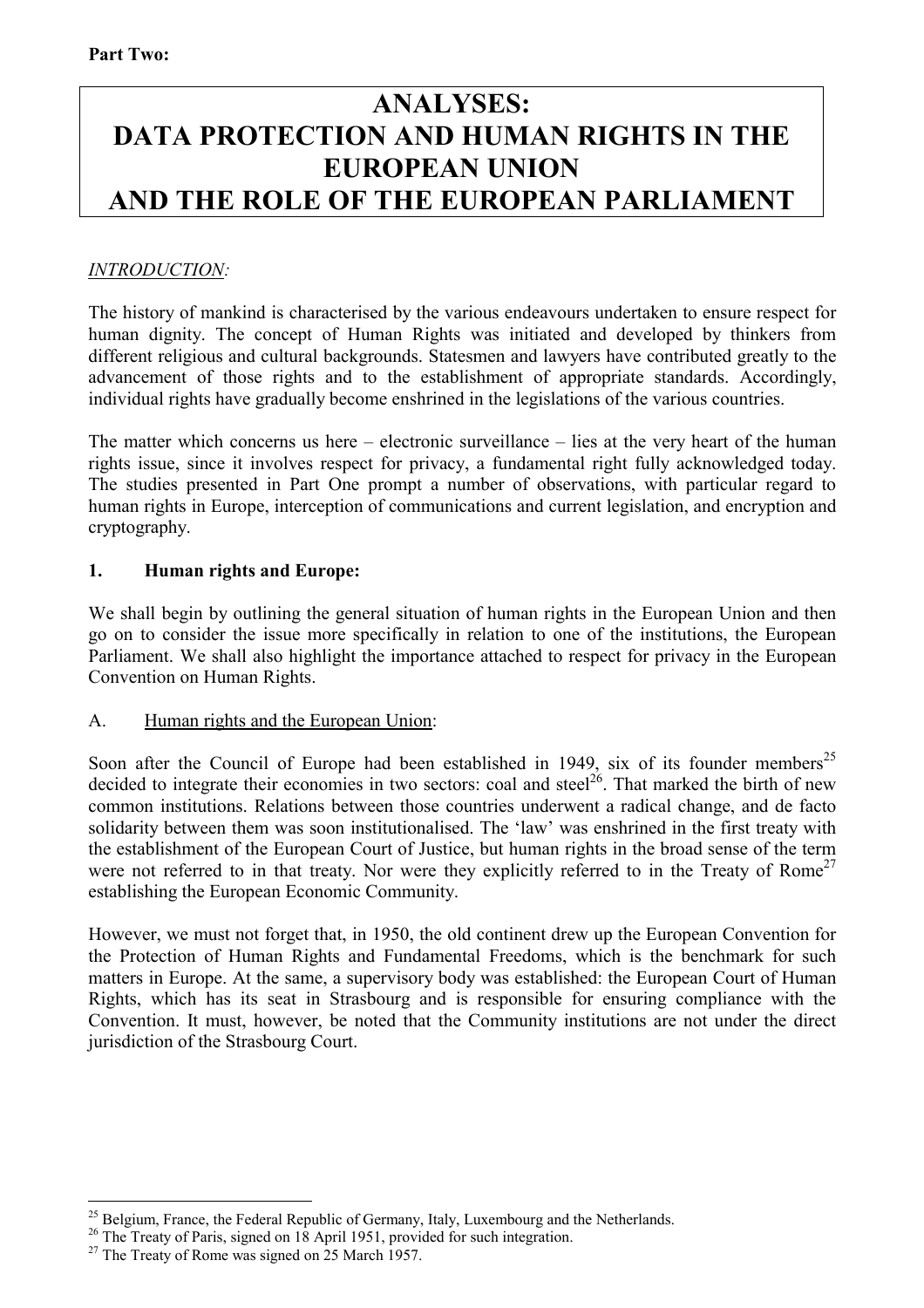Article 6 of the Treaty on European Union lays down for the first time ever the fundamental principles governing respect for human rights: *ëThe Union is founded on the principles of liberty, democracy, respect for human rights and fundamental freedoms, and the rule of law, principles which are common to the Member States. The Union shall respect fundamental rights, as guaranteed by the European Convention for the Protection of Human Rights and Fundamental Freedoms signed in Rome on 4 November 1950 and as they result from the constitutional traditions common to the Member States, as general principles of Community law.'* However, it was not until the Treaty of Amsterdam was signed<sup>28</sup> that, pursuant to Article 46 thereof, the jurisdiction of the Court of Justice of the European Communities was extended to cover the action of the institutions, the objective being to verify respect for fundamental human rights via the reference in Article 6 to the ECHR. A common system for the protection of fundamental rights has developed from that basis. The Community Court has codified the principles enshrined in the treaties and incorporated general principles of law, such as fundamental rights, in the Community's legal order.

Among the other aspects to be taken into account as regards human rights and the European Union, we should note that respect for fundamental rights is a precondition for the accession of new Member States: *ëAny European State which respects the principles set out in Article 6(1) may apply to become a member of the Union*<sup>29</sup>. Furthermore, provision is made for penalties to be imposed should a Member State not respect these principles*.* Should the Council determine the existence of a serious and persistent breach of fundamental rights by a Member State, it may, acting by unanimity on a proposal by one third of the Member States or by the Commission, and after obtaining the assent of Parliament, decide to suspend certain of the rights deriving from the Community treaties, including the voting rights of that Member State in the Council.

The promotion of human rights has, therefore, developed steadily ever since the European Communities were first established. The Community institutions have played a significant role in that process.

#### B. Human rights and the European Parliament:

The European Parliament has concerned itself with this issue ever since the 1960s. The issue has been the subject of several debates and of a large number of reports which have been followed by the adoption of resolutions. Since 1975, the Commission had been planning to draw up a catalogue of fundamental rights, one which would correspond more closely to the requirements of the Communities by including economic and social rights not set out in the European Convention (ECHR). The Joint Declaration of the European Parliament, the Council and Commission of 5 April  $1977^{30}$ , based on the case-law of the Court of Justice, symbolised the commitment of those institutions to comply with the ECHR.

The Single European Act remained vague on the issue of fundamental rights, notwithstanding specific proposals submitted to the Luxembourg Conference by some Member States and by Parliament with a view to the adoption of a text proclaiming fundamental rights. The signatory states declared that they were *ëdetermined to work together to promote democracy on the basis of the fundamental rights recognised in the constitutions and laws of the Member States and in the ECHR* ... .' Article 4 of Parliament's 1984 draft Treaty on European Union included a much more specific provision: *ëThe Union shall protect the dignity of the individual and grant every person coming within its jurisdiction the fundamental rights and freedoms ...'*. However, for lack of time, Parliament did not pursue the issue of a catalogue of human rights when adopting the draft Treaty.

 $\overline{a}$ <sup>28</sup> It was signed on 2 October 1997.

<sup>&</sup>lt;sup>29</sup> Article 49 of the Treaty of Amsterdam.

<sup>30</sup> OJ C 103, 24.4.1977.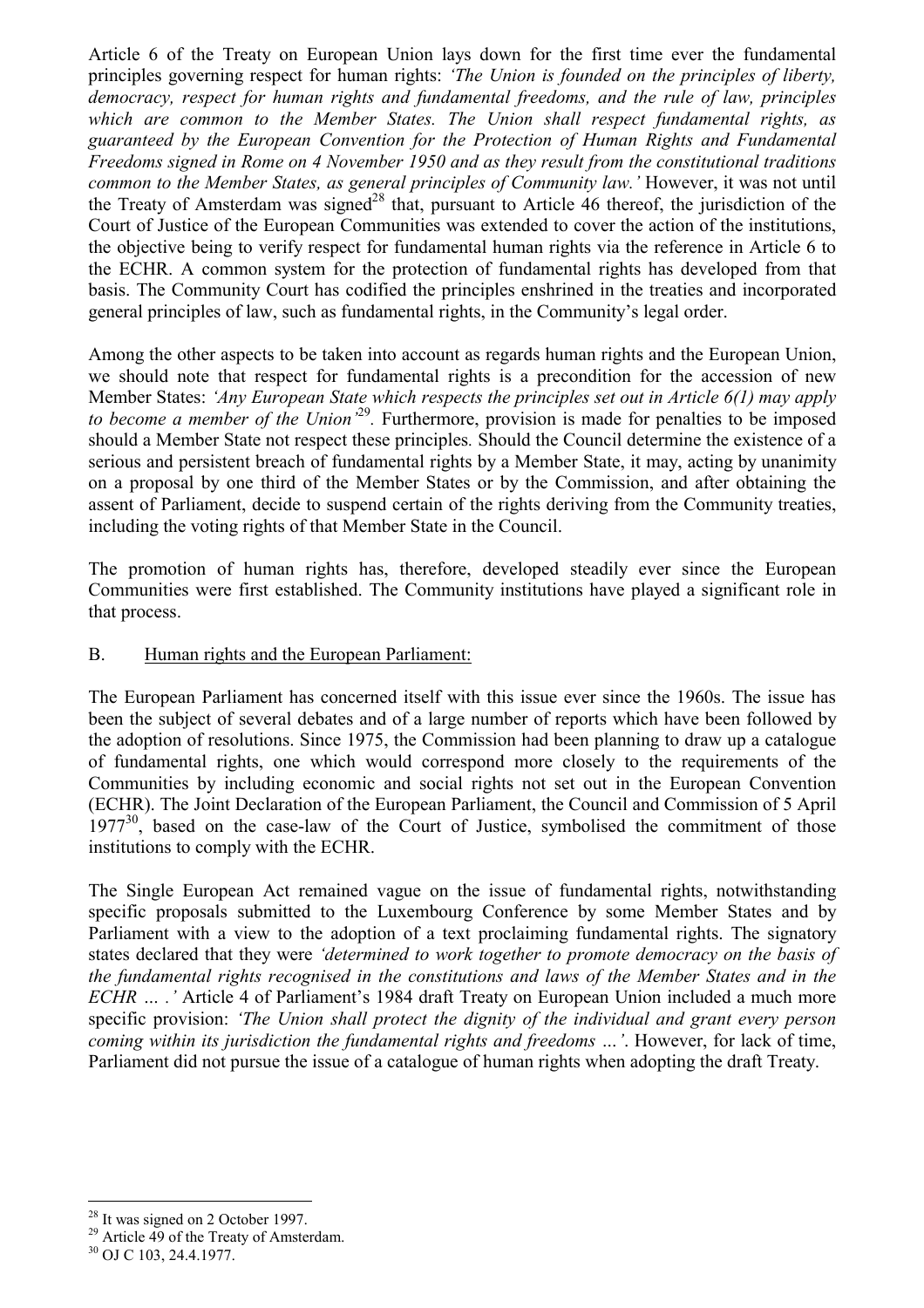Parliament subsequently resumed its work on the basis of a motion for a resolution, tabled by Mr LUSTER and Mr PFENNIG, to supplement the draft Treaty establishing the European Union<sup>31</sup>. In 1988, the Committee on Institutional Affairs adopted a report on the Declaration of fundamental rights and freedoms of European citizens<sup>32</sup>, and Parliament held a public hearing on human rights in the Union<sup>33</sup> in Florence. On 12 April 1989, it adopted a Declaration of fundamental rights and freedoms annexed to a resolution<sup>34</sup>. It called on the other institutions to associate themselves with the Declaration, which is in no way binding but which guarantees a series of civil and political rights.

Parliament is, therefore, very sensitive to the issue of human rights. It also acts as a driving force and has on several occasions secured positive results following condemnation of human rights violations. At each part-session, part of the parliamentary proceedings is devoted to the condemnation of instances of human rights violations throughout the world. Parliament has sought, and has obtained, a guarantee that, in the Union's relations with third countries, emphasis is placed on respect for human rights as a precondition for the granting of economic concessions.

However, Parliament does not simply highlight and condemn violations of fundamental rights, it also adopts an annual report on respect for human rights in the European Union<sup>35</sup>. In addition, it has set itself the target of funding human rights initiatives such as the *European Initiative for Democracy and the Protection of Human Rights.*

The European Parliament does not, therefore, hesitate to express its concern at the various breaches of the very values of the Union: human dignity, respect privacy and peaceful coexistence. Respect for privacy is therefore included in the protection that Europe offers for fundamental rights.

### C. Respect for privacy in the European Convention on Human Rights:

Notwithstanding the best endeavours of those who drafted the ECHR, the Convention frequently seems to say very little about the protection of human rights, and it has needed to be interpreted and supplemented in a very positive fashion by the Commission and the Court of Justice. The simple phrase 'private and family life' in Article 8 of the ECHR, which entails a whole raft of implications, constitutes just one example thereof.

Right to respect for private and family life, home and correspondence is therefore subject to protection on a fairly wide scale. Interpreting the Convention as a 'living' instrument, one to be adapted to meet the requirements of modern society, the Court of Justice and Commission have analysed those concepts in the light of changes in manners and attitudes and the development of science and technology. Nevertheless, this broad power of interpretation is not unlimited.

The scope of the protection provided for in Article 8 has also been extended on the basis of the very frequent appeals made in this field to the positive obligations of the signatory states. Since the Convention is designed to protect specific, actual rights, it sometimes requires the signatory states to take positive and proactive measures.

This development demonstrates the increasing significance of human rights in every aspect of Community action. Although the initial Community acts contained no references to this issue, respect for fundamental rights rapidly became the main theme for both European integration and the affirmation of the European identity. Respect for privacy and, consequently, the secrecy of correspondence constitute an integral part of human rights. They are therefore protected in Europe, particularly against electronic surveillance, which is subject to legislation.

 $\overline{a}$ 31 B2-0363/84.

<sup>32</sup> PE 115.274/fin.

<sup>33</sup> PE 124.155.

<sup>34</sup> Resolution of 12 April 1989, OJ C 120, 16.5.1989, p. 51.

<sup>&</sup>lt;sup>35</sup> The most recent report was drawn up by Mr BARROS MOURA and published on 6 November 1998.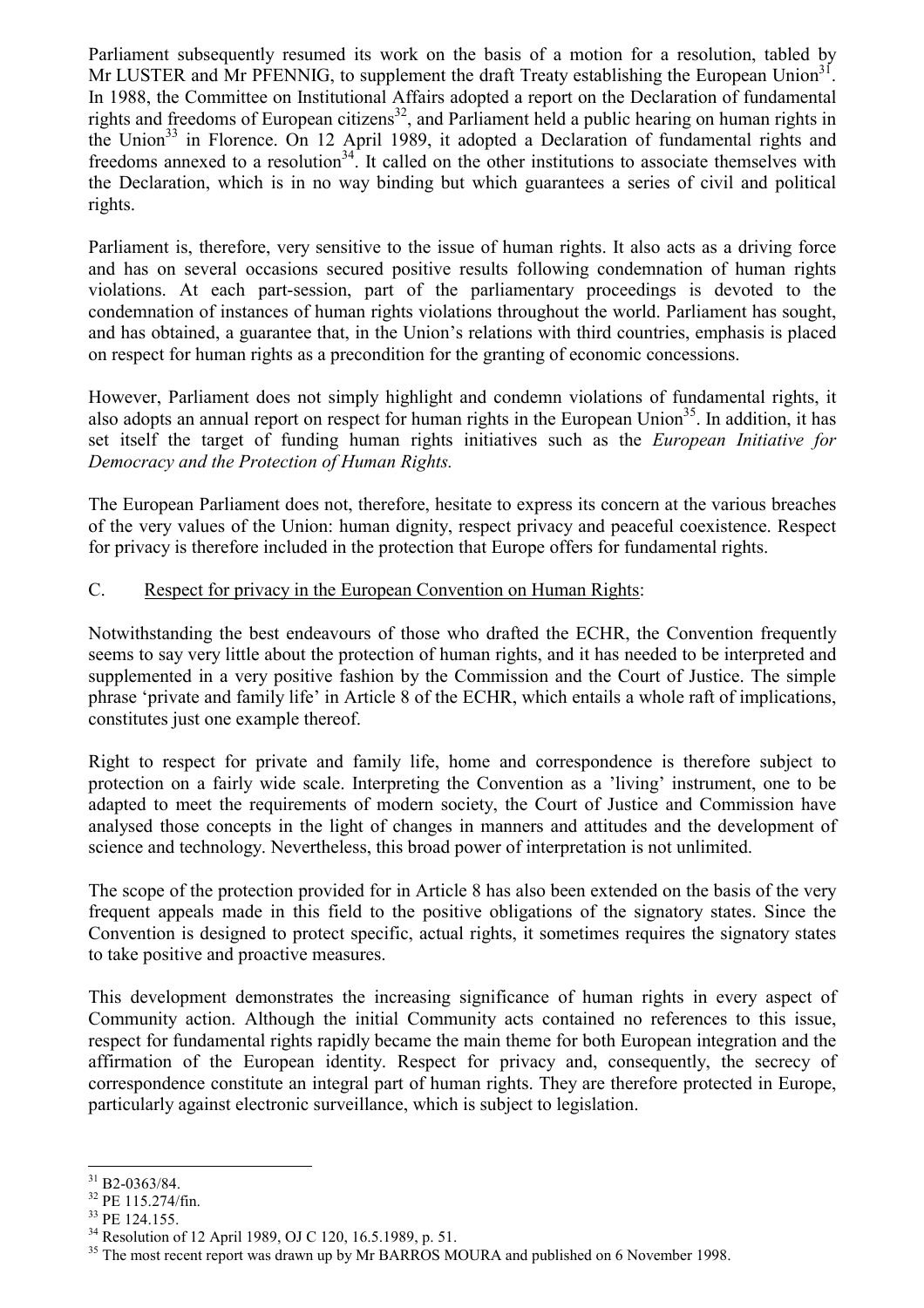## **2. Electronic surveillance and legislation:**

Surveillance technology may be defined as devices or systems which can monitor, track and assess the movement of individuals, their property and other assets. In the 1980s, new forms of electronic surveillance were developed which have resulted in electronic interceptions being processed by computer. If we are to gain a complete insight into this matter, we must begin by looking at lawful interceptions before going on to consider more specifically global interceptions of communications and the risks inherent therein.

## A. Lawful interceptions:

Respect for the secrecy of correspondence must be reconciled with other equally important principles such as law and order and national security. Accordingly, some violations of those rights are authorised, but only for specific purposes and provided that they are themselves lawful.

## *1. Community legislation and the position of the European Parliament:*

Lawful interceptions of communications violate respect for privacy and may result in the storage of the data intercepted.

It would, therefore, be appropriate to review the legislation governing the protection of personal data in the telecommunications sector, since such legislation covers part of the activity under consideration, namely electronic surveillance, before looking in greater detail at the current legislation governing the lawful interception of telecommunications.

Protection of personal data in the field of telecommunications:

The Data Protection Convention referred to in the Introduction, which was signed on 21 January 1981, concerns the protection of individuals with regard to data processing. It lays down principles for the protection of privacy, but those are merely general principles which are not binding. For that reason, secondary law has been used.

On 25 October 1995, the European Parliament and the Council adopted Directive 95/46/EC<sup>36</sup> on the protection of individuals with regard to the processing of personal data and on the free movement of such data. The basis for the Directive was a Commission proposal $3^7$  which sought the harmonisation of the provisions required to ensure an equal level of protection of privacy in the Member States and to provide for the free movement of telecommunications equipment and services in the Community. That proposal was drawn up in the light of the opinion of the Economic and Social Committee of 3 April 1991<sup>38</sup>.

The Directive points out that 'data-processing systems are designed to serve man and must respect the fundamental freedoms and rights of [natural] persons ...'. Accordingly, Article 1 of the Directive requires the Member States to ëprotect the fundamental freedoms and rights of natural persons, and in particular their right to privacy with respect to the processing of personal data. Article 29 of the Directive provides for the setting up of the Working Party on the Protection of Individuals with regard to the Processing of Personal Data. The working party is required to draw up and submit to the Commission, the European Parliament and the Council an annual report on the situation regarding the protection of natural persons with regard to the processing of personal data in the Community and in third countries.

 $\overline{a}$ 36 OJ L 281, 23.11.1995, p. 31.

<sup>37</sup> Submitted on 14 June 1994, OJ C 200, 22.7.1994, p. 4.

<sup>38</sup> OJ C 159, 17.6.1991, p. 38.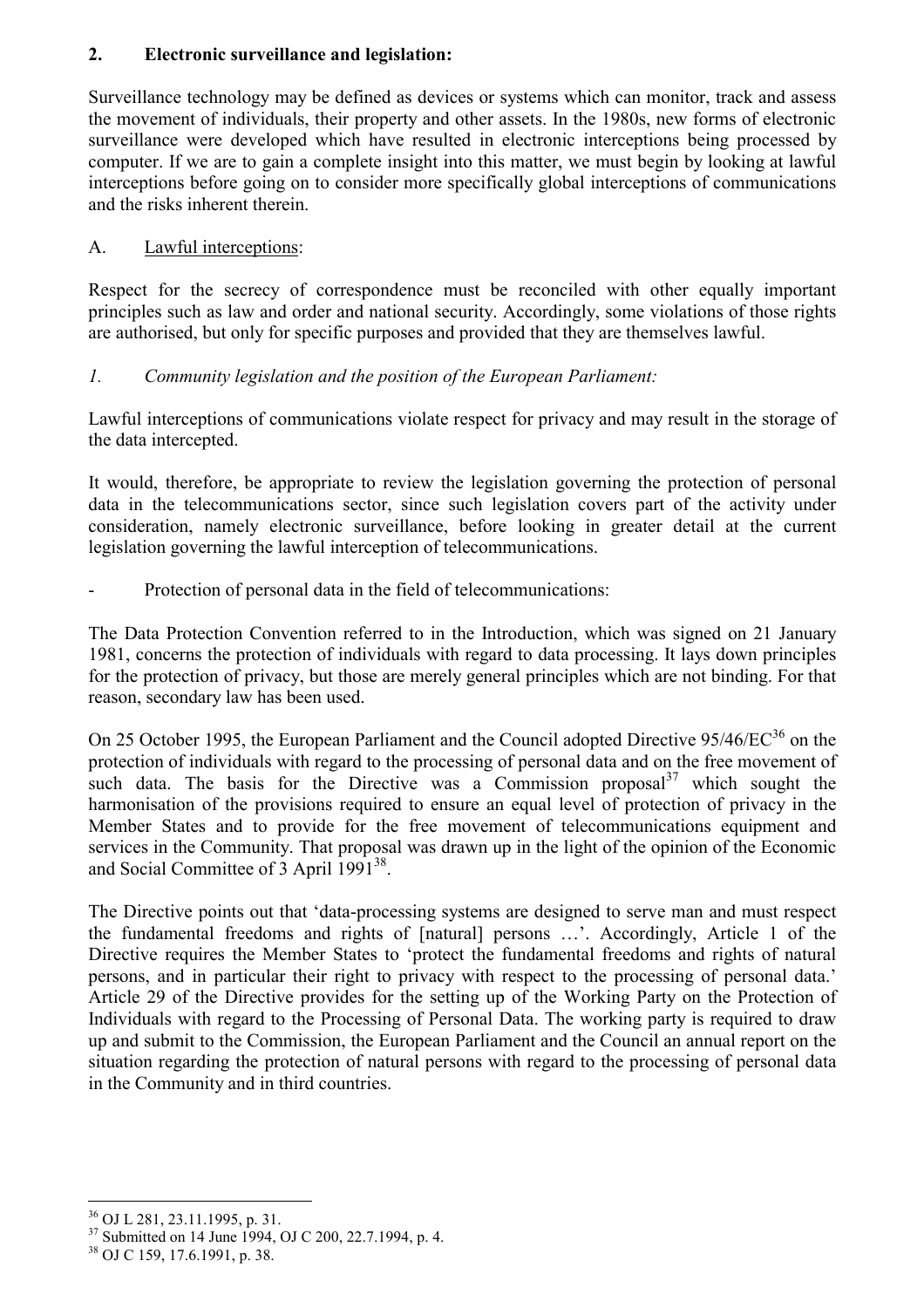On 25 June 1997, the Working Party on the Protection of Individuals adopted an initial report which covered the major developments noted in 1996 in this field. A second report, dated 30 November 1998, largely followed the structure of the earlier report and outlined the progress recorded in the European Union in this field.

A start was made in 1996 on implementing this Directive in the Member States and at European Union level. The European institutions, and the Commission in particular, habitually process personal data in the course of their activities. On the date when the Directive was adopted, the Commission and Council made a public declaration<sup>39</sup> in which they undertook to respect the provisions of the Directive and called on the other Community institutions and bodies to do likewise.

Although the Directive is the key element in European data-protection policy, it is supplemented by a number of other initiatives designed to ensure that individuals enjoy a consistent framework of protection.

On 15 December 1997, on the basis of the common position adopted by the Council of Ministers on 12 September 1996, which subsequently became subject to the conciliation procedure, the European Parliament and the Council adopted a Directive<sup>40</sup> concerning the processing of personal data and the protection of privacy in the telecommunications sector.

The aim of that Directive is to guarantee the free movement of such data and of telecommunications equipment and services in the Community by harmonising the level of data protection for subscribers to and users of public telecommunications services with regard to the processing of personal data in the telecommunications sector. The Directive spells out in detail for the telecommunications sector the general rules set out in Directive 95/46/EC and enhances protection of the privacy and the legitimate interests of subscribers.

Accordingly, that Directive is closely connected with the general Directive on data protection (adopted on 24 October 1995) since it spells out in detail the general rules already laid down in the first Directive. However, its scope is much wider: it covers the rights and legitimate interests of individuals and embraces aspects of privacy which are not directly connected with data protection. The Directive includes provisions relating to: security of information transmitted along public telecommunications networks; confidentiality of the information transmitted; limits and duration of data processing as regards billing; identification of malicious calls; protection of privacy as regards unsolicited calls.

Note: The Council of Europe has continued with its regular work on data protection issues. The Committee of Ministers has adopted two Recommendations, R(97)5 on 13 February 1997 and R(97)18 on 30 September 1997.

 Following discussions, the Working Party on the Protection of Individuals adopted a number of documents, including Recommendation  $1/97$  on data protection and the media<sup>41</sup>. Opinion 1/97 on the Canadian initiative regarding standardisation with regard to the protection of privacy<sup>42</sup> and Recommendation  $3/97$  concerning anonymity on the Internet<sup>43</sup>.

Protection of personal data is therefore strictly governed by the two Directives referred to above. What is more, the Treaty of Amsterdam covers this issue by incorporating a specific provision on the protection of personal data.

<sup>&</sup>lt;sup>39</sup> This declaration was published on 24 July 1995, 9012/95 (Press 226).

<sup>40</sup> Directive 97/66/EC, OJ L 24, 30.1.1998.

 $41$  Document WP1 – 5012/97.

 $42$  WP2 - 5023/97.

 $43$  WP2 - 5057/97.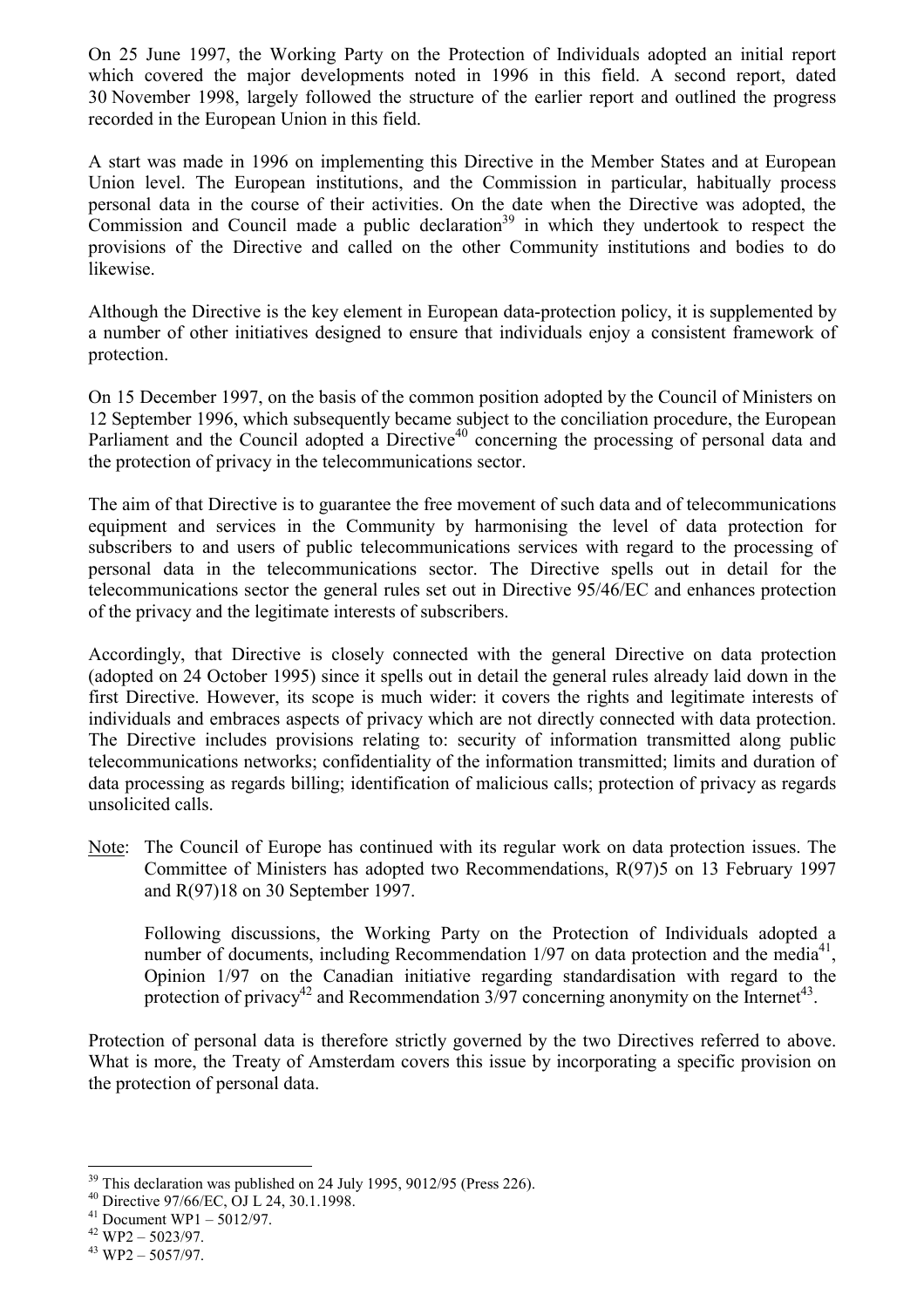It is clear that the Directive which is of most interest to us is Directive 97/66/EC, adopted on 15 December 1997, since it concerns 'the processing of personal data and the protection of privacy in the telecommunications sector.' Article 5 thereof specifically deals with the issue of the confidentiality of the communications: *ëMember States shall ensure via national regulations the confidentiality of communications ....* In particular, they shall prohibit listening, tapping, storage *or other kinds of interception or surveillance of communications, without the consent of the users concerned, except when legally authorised ....'* 

Pursuant to that Directive, then, the right to respect for privacy may therefore be attained by the lawful interception of communications. We must therefore study the relevant legislation.

Lawful interception of telecommunications:

European legislation concerning lawful interceptions is less binding and extensive than that governing the storage of personal data. To date, the European institutions have contented themselves with resolutions in this area, i.e. acts which do not provide for any procedure that is binding in law and which simply set out the political will of the Member States and merely indicate the way in which their actions should be targeted. What is more, not many resolutions on this matter have been adopted. The Council has adopted just one, on 17 January 1995, and it was not until 1998 that a new draft was adopted. It should be noted that the legislation must keep pace with the progress made in the field of electronic surveillance, since today, for example, the use of miniature microphones to intercept telecommunications is outmoded. *Modern-day spies* can purchase laptop computers which may be tuned in to all the mobile phones active in the area simply by cursoring down to their number.

The issue seems to be one of ascertaining whether or not the position taken by the Council when adopting these resolutions will facilitate genuine respect for privacy. The resolution adopted on 17 January 1995<sup>44</sup> must be placed in context if it is to be properly understood.

In the European Union, because of international conventions and the ECHR, private individuals may not and must not be subject to unlawful interception of communications which concern their private life. However, most countries have their own laws concerning lawful interceptions. The United States, for example, has adopted legislation which provides limited protection of confidentiality, since the interests at stake are enormous, especially in the economic sphere. That is why the USA is behind an international campaign seeking an increase in interception capacities. In 1994, a law  $-$  CALEA - was adopted which requires the manufacturers of telecommunications equipment to incorporate therein devices designed to facilitate the interception of communications. But that was not enough for the USA, they wanted the Member States of the EU to incorporate CALEA in European legislation.

That is why the Council of Ministers, under pressure from the United States, adopted the resolution of 17 January 1995 which incorporates everything which the number one world power wanted to have incorporated. The resolution was not published until nearly two years after it had been adopted, and the Council did not seek Parliament's opinion. It provides for the drawing up of a list of requirements to be taken into account by the Member States when lawfully intercepting telecommunications. Those requirements are laid down in order to ensure a common technical level when telecommunications are intercepted. That will increase interception capacities. Comparable standards are imperative, partly because of the scale of the interceptions carried out in the fight against international organised crime, and partly because such standards would simplify interceptions carried out in response to letters rogatory issued by a magistrate. It is, of course, just as imperative for interceptions to be carried out for those purposes alone. In that way, it would be possible to reconcile fully respect for privacy with public security requirements.

Technical progress has resulted in new telecommunications technologies being put on the market. Accordingly, the 1995 resolution must be updated to take account of the state of the art.

<sup>44</sup> Council Resolution of 17 January 1995, OJ C 329, 4.11.1996, pp. 1-6.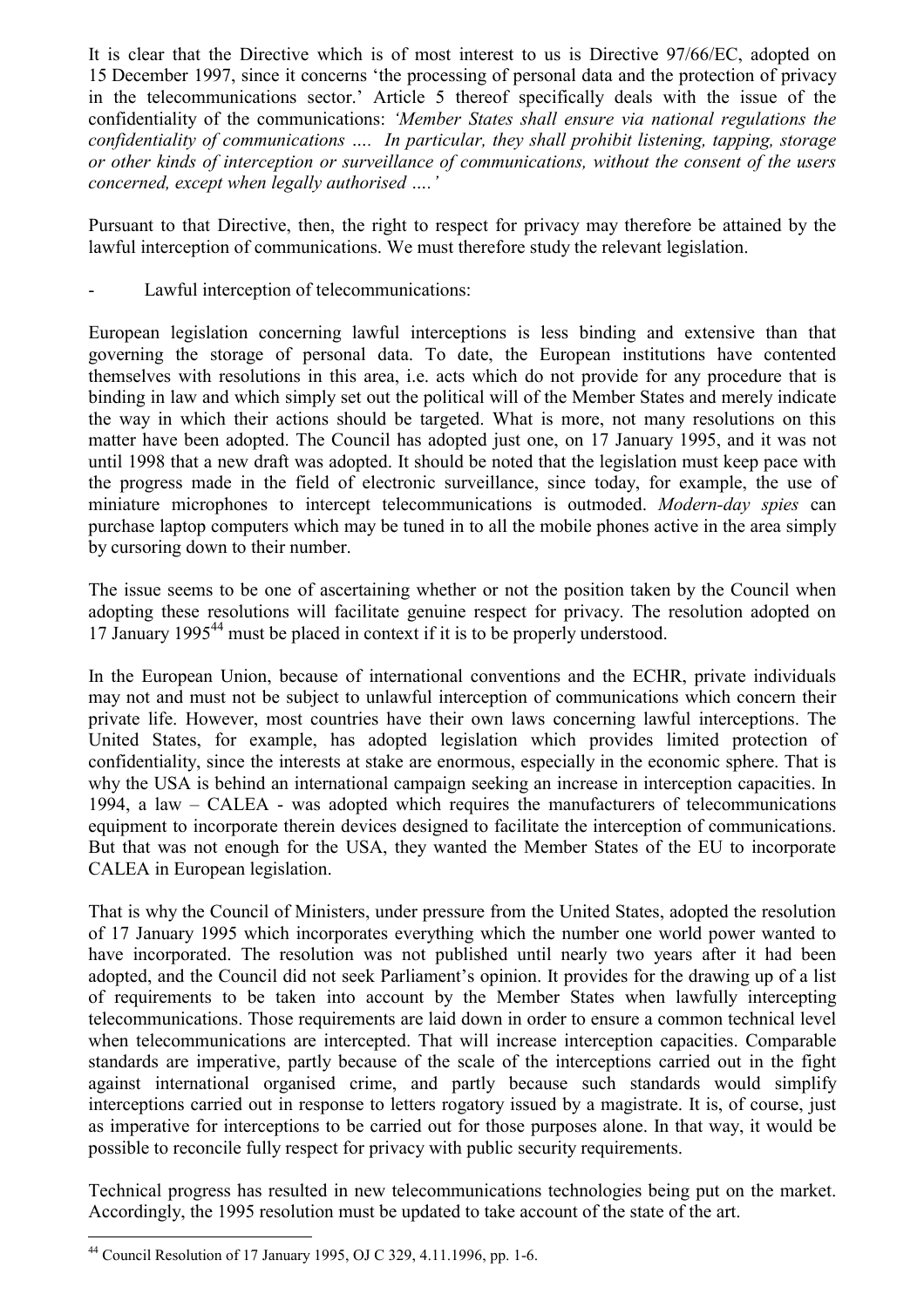That is why, working on the assumption of on-going progress in telecommunications technology, the Council adopted a draft resolution on 3 December 1998 which proposed that a series of measures be taken with a view to extending the provisions of its January 1995 resolution. That draft resolution therefore included an annex explaining the changes applicable to communications using the new technologies. It therefore seeks to amend the first resolution by adapting it to technological progress. By letter of 27 January 1999, the Council consulted Parliament on the draft pursuant to Article 39 of the Treaty on European Union. At the sitting of 12 April 1999, the President of Parliament announced that he had referred the draft to the Committee on Civil Liberties and Internal Affairs as the committee responsible and to the Committee on Legal Affairs and Citizens' Rights and the Committee on Economic and Monetary Affairs and Industrial Policy for their opinions.

The Committee on Civil Liberties and Internal Affairs delivered its report<sup>45</sup> on 23 April1999. The report includes the opinion<sup>46</sup> of the Committee on Legal Affairs and Citizens' Rights, adopted on 25 March 1999, which rejects the Council proposal on the grounds that it is imperfect and imprecise and that it might, consequently, adversely affect individuals' rights. However, the report actually approves the proposal subject to amendment and asks to be consulted again, should the Council intend to make substantial modifications thereto. Accordingly, when it adopted the report on 7 May 1999 by adopting the legislative resolution, Parliament approved the draft Council resolution but recalled the imperative need to ensure that personal data was protected. It therefore called on the Council to ascertain, by 1 July 2000, the extent to which the Member States had transposed that resolution and the 1995 resolution.

Neither the 1995 resolution, as we have seen, nor the one of which the draft was adopted in 1998, is legally binding on the Member States. There is, therefore, no European legislation regulating telephone tapping and, more generally, the lawful interception of communications. At national level, procedures have been laid down providing for telephones to be tapped by the police on the basis of authorisation from the relevant Minister or letters rogatory issued by a magistrate.

After that brief presentation of the legislation currently in force in the Community on the protection of personal data and lawful interceptions, let is look now at the way it is applied in the Member States.

<sup>45</sup> Rapporteur: G. SCHMID. PE 229.986/fin.

<sup>46</sup> Draftsman: Luigi A. FLORIO, PE 229.986/fin.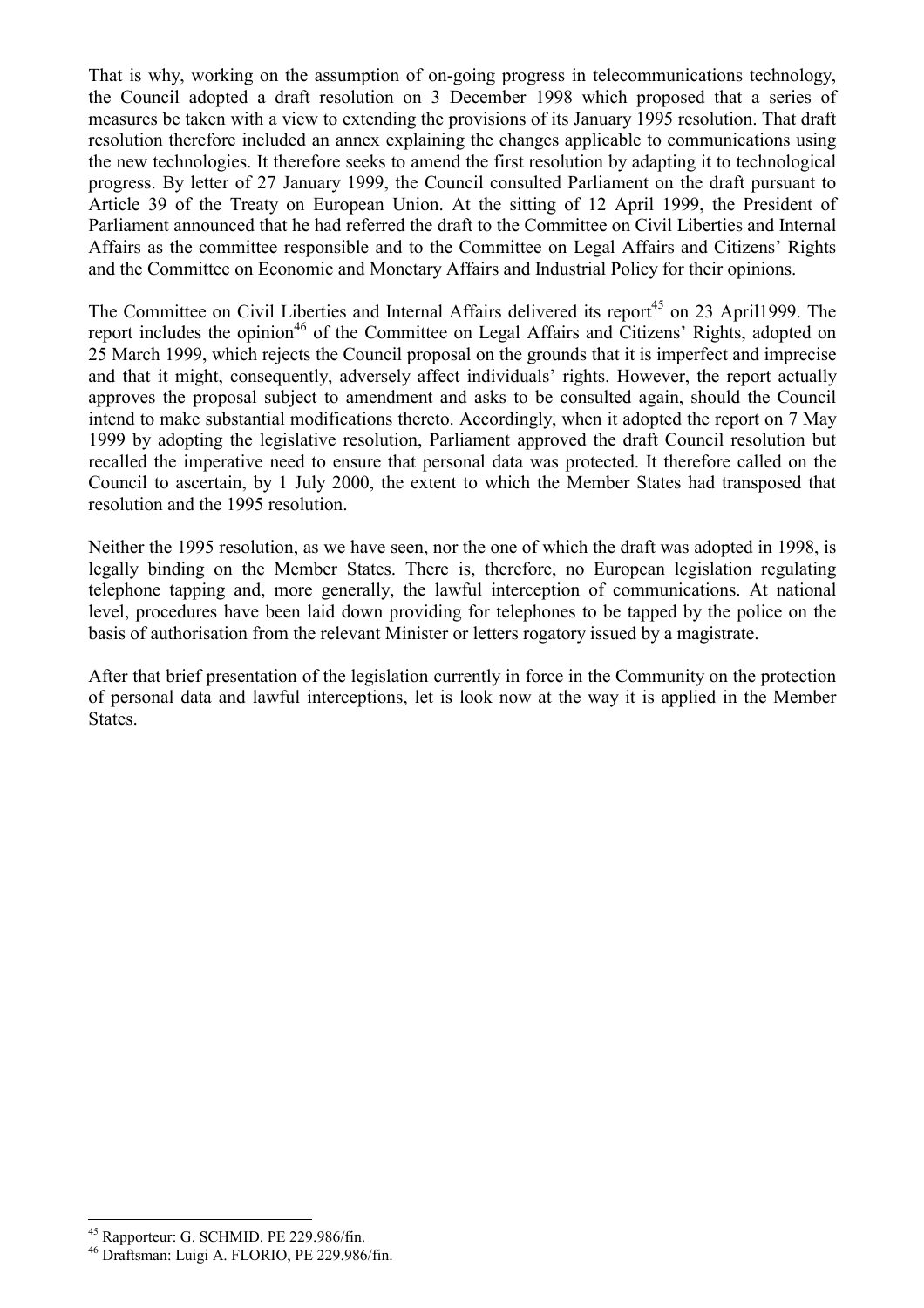- *2. Application in the Member States:*
- Application of the legislation governing data protection:

During 1997, progress was made in the transposition of the relevant Directives into the national laws of the Member States. The situation is as follows in the various Member States:

**BELGIUM:** The Law of 11 December 1998 transposing Directive 95/46/EC of the European Parliament and of the Council has been adopted. **DENMARK:** A law adopted in June 1998 is similar to the Belgian law referred to above. **GREECE**: The Greek Data Protection Act was ratified by the Hellenic Parliament on 26 March 1997 and published on 10 April 1997. **SPAIN:** A Bill was debated by Parliament during the summer of 1998. Most of its provisions have already been transposed by the 'Organic Law' (Ley Organica) of 29 October 1992. **ITALY:** The Personal Data Protection Act was adopted on 31 December 1996. The Italian Parliament authorised the government to legislate by way of regulation in order to amend and supplement it with a view to the transposition of the Directive. That was done on 6 October 1998. **AUSTRIA**: The revised draft transposition of the Directive was adopted by the Austrian Parliament on 18 October 1998. **PORTUGAL:** The Constitution was revised by means of a constitutional law of 20 September 1997 so that the Directive could be transposed. A Bill was submitted to the Portuguese Parliament on 2 April 1998 and adopted on 26 October 1998. **SWEDEN**: The Data Protection Act was adopted by the Swedish Parliament on 16 April 1998. Additional regulatory measures were adopted in September 1998. **UNITED KINGDOM**: A Data Protection Act transposing the Directive was adopted in July 1998.

The other Member States of the Union do not, as yet, have any information available about this legislation because they have not yet adopted personal data protection laws. For example, France has simply implemented a report submitted to the Prime Minister in March 1998, and the French authority responsible for data protection, *La commission nationale de l'informatique et des libertés* (National Data Processing and Freedoms Commission), will be consulted about the preliminary draft laws. Nor has Finland any relevant legislation as yet, since the measures required to apply the Directive, which will include amendments to the 1988 Data Protection Act, are still being drawn up.

As regards the Directive of 15 December 1997, the Member States had until 24 October 1998 to transpose it, save with regard to certain aspects concerning the confidentiality of communications for which the deadline was extended until 24 October 2000.

The position of the Member States on the lawful interception of communications:

As we have already seen, there is no binding European legislation governing lawful interceptions, each Member State having its own relevant legislation, but it is true to say that the rules applicable in the Member States are broadly similar.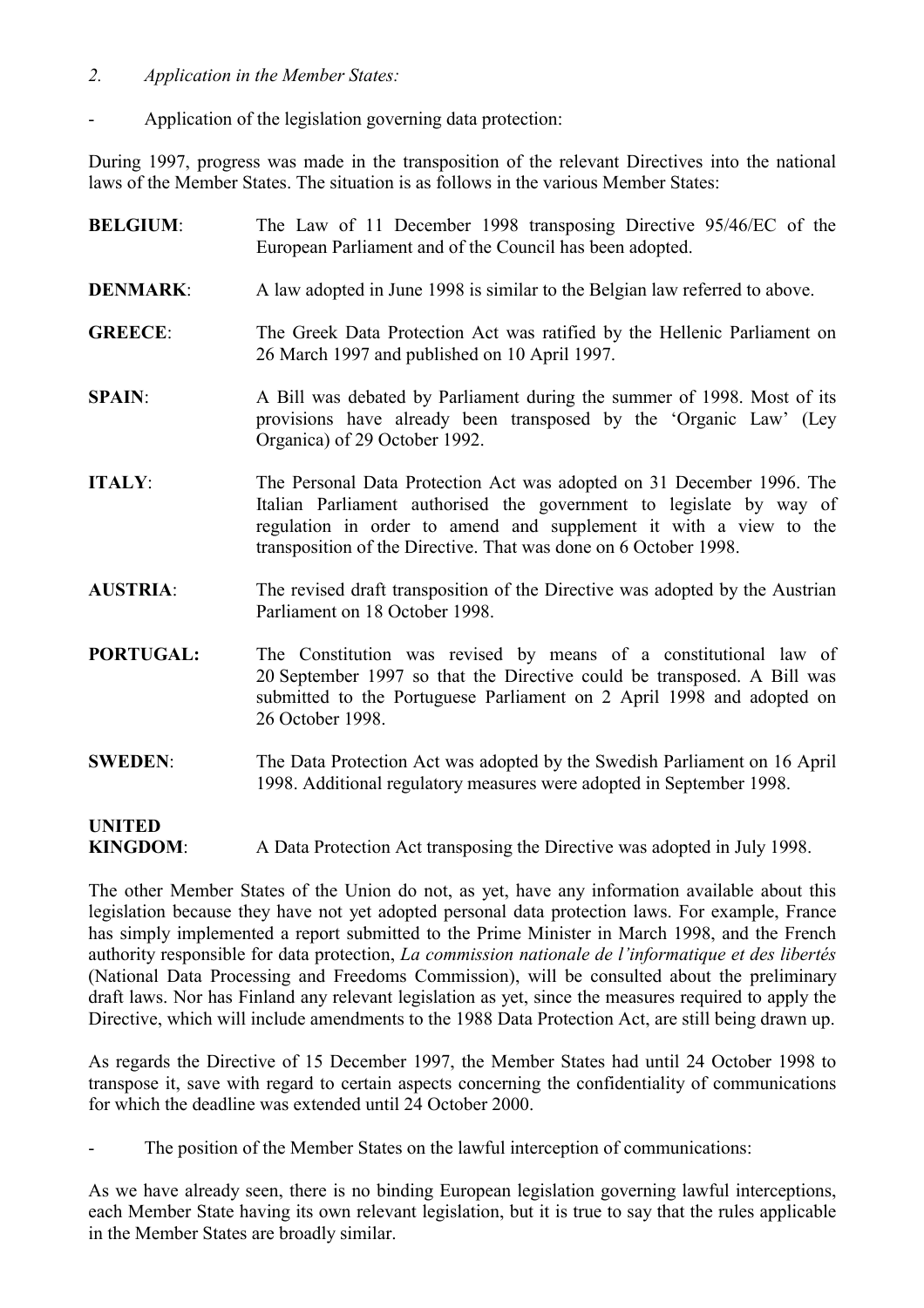The European Court of Justice has no power of scrutiny since no issue concerning transposition arises. However, such legislation is not totally exempt from verification. Each Member State must have ratified the ECHR, so legislation on lawful interceptions is subject to monitoring under that Convention by the legal body created for that purpose, the European Court of Human Rights.

National legislation must, therefore, be in conformity with the Convention and, consequently, not contradict the principles set out therein, such as respect for privacy, family life and correspondence (Article 8). Should it do so, the Court will rule against the Member State involved.

The Court's case-law shows that fundamental rights have not always been respected when telecommunications have been lawfully intercepted. For example, on 2 August 1984, the Court found against the United Kingdom in the MALONE case on the grounds that Article 8 of the ECHR had been breached by the (lawful) interception of communications. The Court found that, while legislation authorising the interception of communications in order to assist the Criminal Investigation Department in the performance of its duties might be necessary for the prevention of disorder and crime, the surveillance system adopted must include adequate guarantees against abuse. The British legislation did not meet that criterion.

Monitoring is, therefore, necessary and effective since, as we shall see, once the Court has ruled against them, the various countries which have found themselves in the dock have amended their legislation with a view to respecting human rights and, more particularly, to respecting the confidentiality of correspondence. The European Court of Human Rights found, for example, against France. As a result, France subsequently brought its legislation into line with the ECHR.

As regards telephone tapping, the Court's case-law had a significant and direct impact on French national law. In two rulings handed down on 24 April 1990 in the KRUSLIN and HUVIG cases, the European Court of Human Rights largely confirmed the findings of the MALONE case. The Court held that the guarantees given to the person whose telephone was being tapped on the instructions of the examining magistrate were imprecise or inadequate. Given the seriousness of the violation of privacy resulting from telephones being tapped without the knowledge of the users of the telephone, the legislator must lay down detailed and precise rules to govern such eavesdropping. The Court therefore found that Article 8 of the ECHR had been breached. The law must be sound. Accordingly, the French legislative body drew up a new law, dated 10 July 1991, which governs interceptions of communications while attempting to maintain a balance between the requirements of national security and respect for the secrecy of telephone conversations.

Those are the rulings of principle handed down by the Strasbourg Court. Relevant case-law is so extensive that it would be impossible to give an exhaustive list within the confines of this Briefing Note. There have been some recent rulings in this field, and new cases will no doubt crop up, especially when we take account of the new equipment for intercepting communications that has become available. The law will have to be adapted to incorporate provisions relating to the new methods of telephone tapping. A whole series of tapping devices has been developed with a view to recording communications and intercepting telecommunications. However, the scale of the tapping of communications carried out by judicial and administrative authorities, i.e. that subject to the legislation reviewed above, is minimal when compared with government interceptions at national and international level.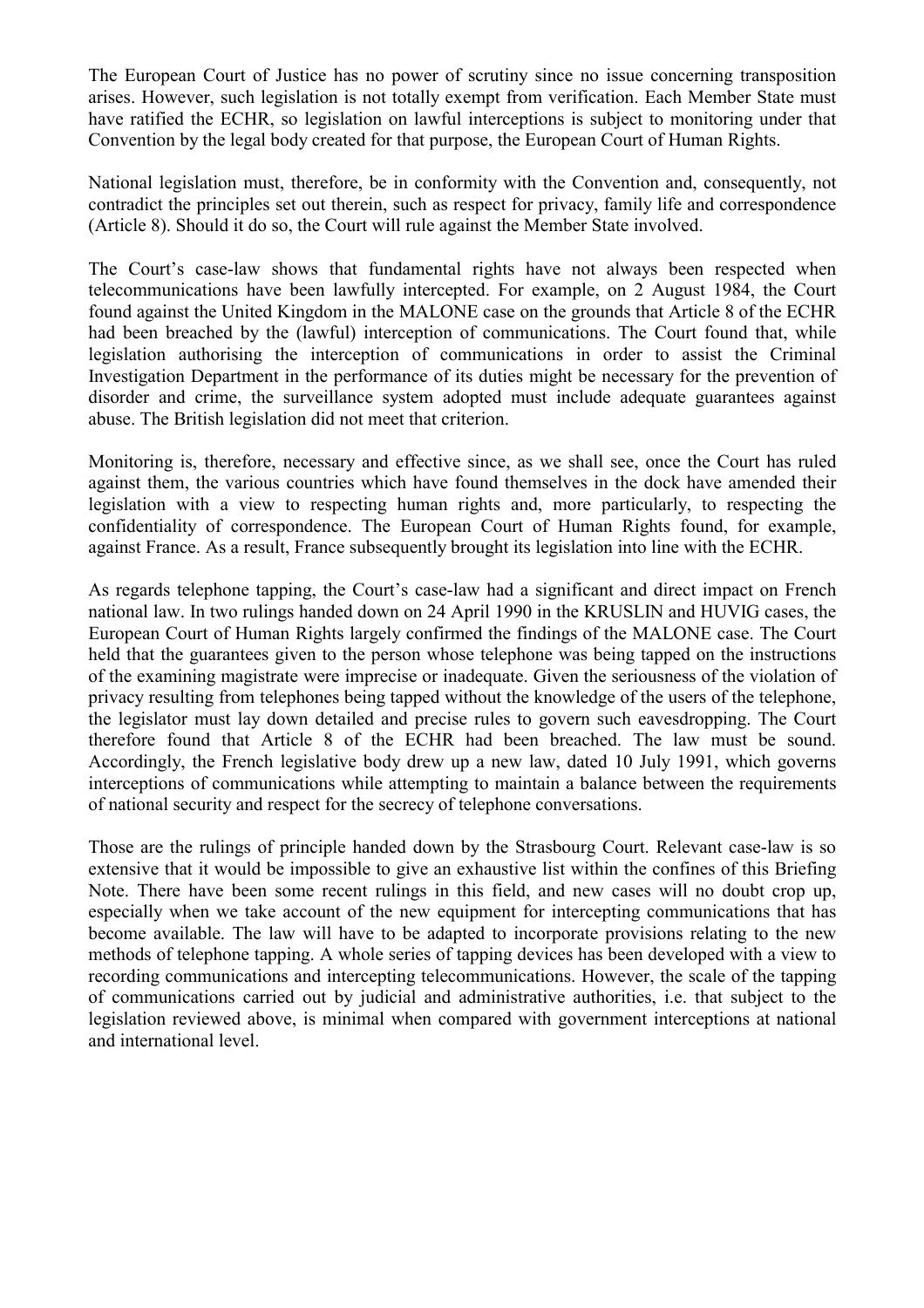## B. Global interceptions:

In order to provide a true understanding of what is meant by the term 'global interception', we shall describe it briefly and then consider the risks that may arise and the existing legislation in this field. All the information set out here has been taken from the various studies presented in Part One and from the STOA study entitled: 'An Appraisal of Technologies of Political Control'<sup>47</sup>.

## *1. Description:*

Global surveillance systems facilitate mass surveillance of all telecommunications, including telephone, fax and e-mail, of private individuals, politicians, trade unionists and private companies.

Global interceptions are possible thanks to *COMINT,* communications intelligence, an industrial activity enabling all foreign communications to be intercepted. Used principally for military purposes, it was developed during the Cold War when espionage was the order of the day. Most developed countries use *COMINT* either on their own account or in partnership with other countries. The most significant organisation using *COMINT* is undoubtedly *UKUSA*, an association of English-speaking nations which uses a system called *ECHELON*. Today, that system is directed largely towards non-military targets. It operates by intercepting very large quantities of information and then syphoning out what is valuable, using artificial intelligence aids. Five nations share the results of the intelligence-gathering operation among themselves, the United States being the First Party under the *UKUSA* agreement, with the United Kingdom, Canada, New Zealand and Australia, the Second Parties, supplying information.

The National Security Agency (NSA) is the body which uses *ECHELON* in the United States. It is responsible for counter-espionage and for protecting government and military communications and is also active in research and development. It covers the entire spectrum of military and civil information technologies.

The *UKUSA* agreement dates from 1947. Its powers expanded during the 1970s and 1980s when the *ECHELON* network was set up. We might wonder about the role of the European Union in these systems. The Member States, which seem to find a cause for concern in the predominance of the English-speaking nations, i.e. those belonging to *UKUSA*, are not to be outdone. They seem to follow the position of the Union which is implementing an electronic surveillance project similar to *ECHELON.*

Politicians, police forces and customs services advocate the extension of their surveillance capacity on the grounds that it will help them in their fight against crime. The work is being carried out under the aegis of the Council of Ministers of the European Union and is notable for its lack of transparency.

Mr Glyn FORD, a British member of the European Parliament's Committee on Civil Liberties and Internal Affairs, has said that some elementary requirements must be respected. There must be some measure of control over what was subject to surveillance as well as parliamentary scrutiny at European and national level. There could be no objection of principle to the fact of telephone tapping, but combating terrorism and money-laundering networks must not serve as a pretext for eavesdropping on Amnesty International, for example, or for economic espionage<sup>48</sup>.

We must add that, as a result of the technical modifications made to telecommunications networks, there is a worrying grey area as regards the monitoring of telephone tapping and protection under the law which should ensure that respect for privacy, a fundamental right, could be safeguarded.

<sup>47</sup> PE 166.499/Int.St./Exec.Summ./en. 14 September 1998.

<sup>48</sup> Le Monde diplomatique, March 1999.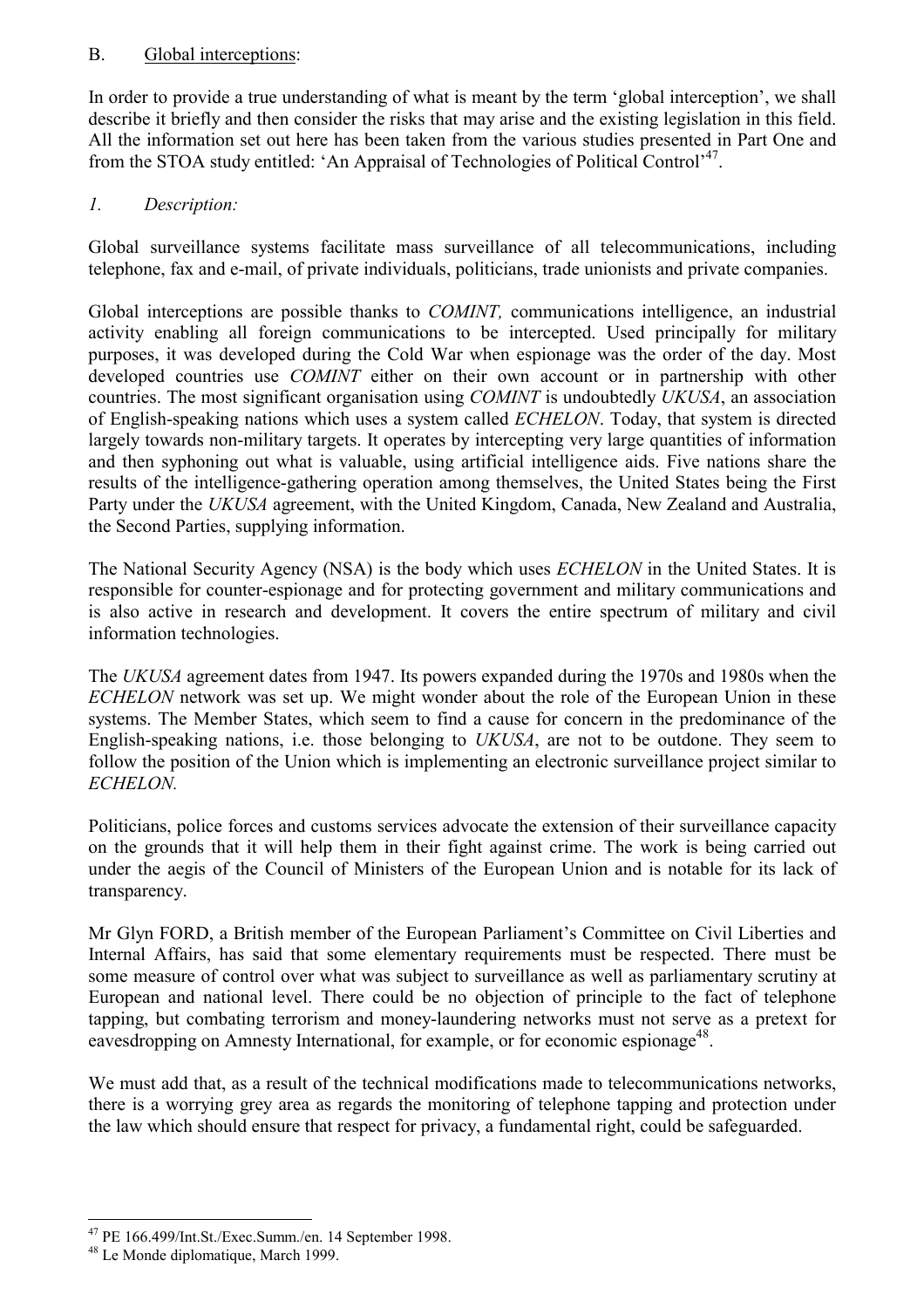Global interceptions which result in the securing of information about terrorist or criminal organisations do not really pose a problem. It is where information gathered is used for different ends, to gain an economic advantage for example, that questions arise.

## *2. Possible risks:*

No one can deny the role played by these networks in combating terrorism, drug trafficking, money-laundering and illicit arms dealing, but the scale of the foreign communications interception network is such as to arouse concerns with regard to the legislation governing systems for protecting data and privacy currently in force in the Member States. Such legislation is supposed to protect confidentiality among the individuals and commercial undertakings in the Union and in third countries. Furthermore, economic risks, i.e. misuse of information for commercial ends, may arise if this type of interception is used.

Some journalists have not hesitated in affirming that *ECHELON* has been used to benefit American companies involved in arms contracts and to strengthen Washington's hand in major negotiations with Europe in the World Trade Organisation in relation to disputes with Japan concerning the export of motor vehicle spare parts. If those examples should prove to be true, the risks arising might be very significant and result in European Union undertakings losing a large number of contracts.

One of the studies presented in Part One<sup>49</sup> gives some examples of the misuse of economic information intercepted by global networks such as *ECHELON.* We can actually quote the contract which was 'spirited away' from France in January 1994. It involved an arms supply contract worth 30 million francs with Saudi Arabia. The contract ended up with McDonnell-Douglas, the rival of the Airbus consortium, because the former was privy to the financial terms offered by Airbus thanks to the electronic interception system.

Then the 'Sunday Times<sup>'50</sup> reported that the French electronics giant, Thomson, had lost a contract worth 1.4 million dollars for the supply of a surveillance system to Brazil because the Americans had intercepted details of the negotiations and passed them on to the US Raytheon Corporation, which subsequently won the contract.

Europeans may be paralysed when confronted by a system of this nature. But, in the absence of any proof that *ECHELON* has been used for economic espionage, nobody wants to jeopardise 'good trade relations with America<sup>51</sup>.

*3. The attitude of the European Union and of Parliament to global interception networks (and, hence, to transatlantic relations):* 

Although Europe is pretending to become concerned about electronic espionage carried out world wide by the Americans, its police forces are themselves drawing up, in conditions of the utmost secrecy, a project for telephone and Internet surveillance<sup>52</sup>.

In January 1997, Statewatch, an organisation devoted to the monitoring of and research into public freedoms based in the United Kingdom, reported that the European Union had secretly agreed to set up an international telephone tapping network via a secret network of committees established under the third pillar of the Treaty of Maastricht which covers cooperation on law and order. The key points of that plan are outlined in a Memorandum of Understanding signed by the Member States of the Union in  $1995^{53}$  without any prior Council meeting.

<sup>49</sup> The draft final study, June 1999.

<sup>50</sup> Edition of 11 May 1998.

 $<sup>51</sup>$  Le Monde diplomatique, March 1999: American 'Big Ears', by Philippe Rivière.</sup>

 $52$  Le Monde diplomatique, March 1999. All Europe is listening, by Philippe Rivière.

<sup>53</sup> ENFOPOL 112 10037/95, 25.10.95.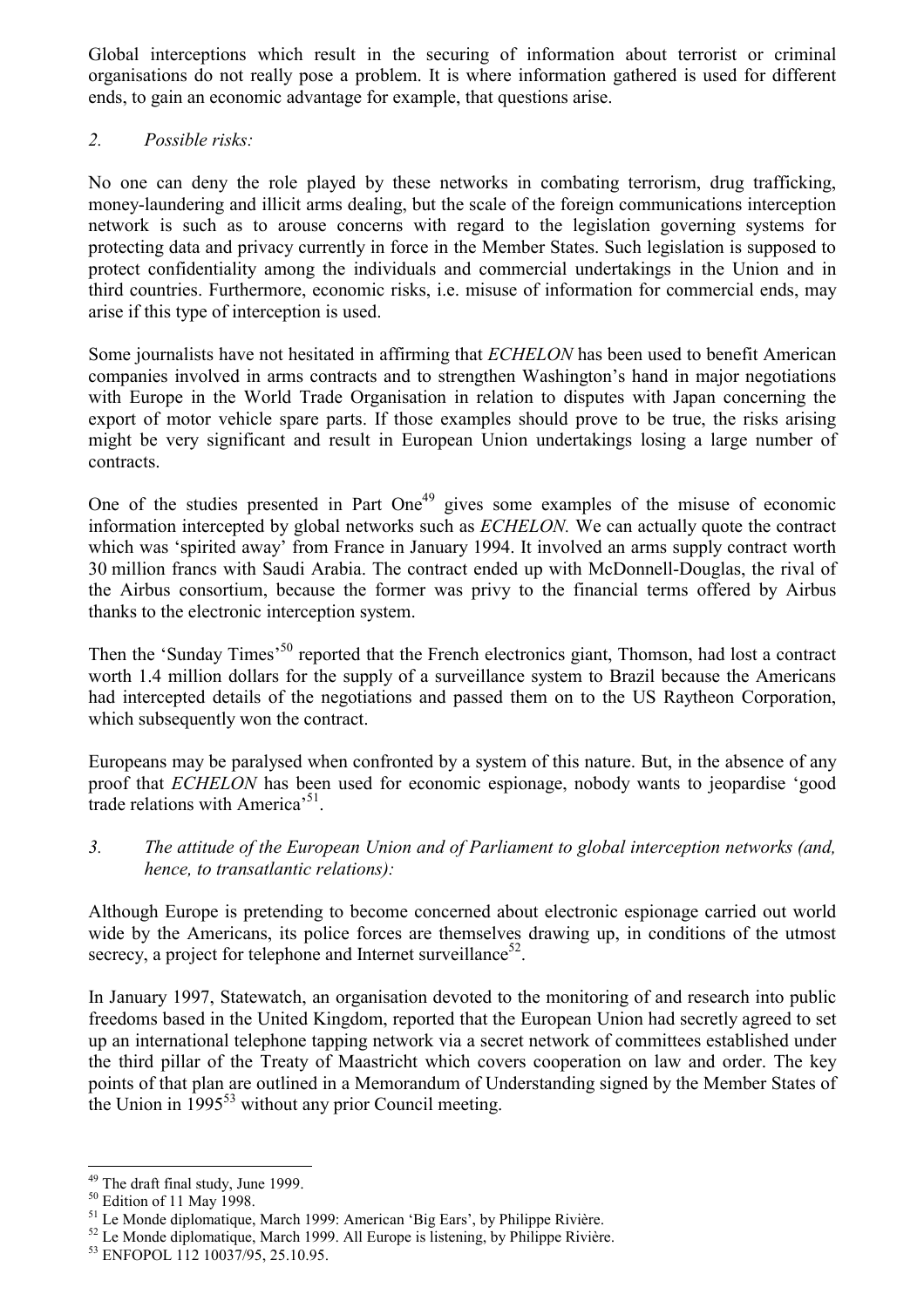On the basis of that information, which was also highlighted by the STOA study entitled: 'An Appraisal of Technologies of Political Control<sup>554</sup>, a debate began in Parliament. Accordingly, several Members tabled questions to the Commission and Council about *ECHELON* and global surveillance systems.

Those questions led to the adoption of a resolution. They are based on the various documents already referred to, such as the various STOA studies. The Commission seems to have taken rather a bizarre stance on this issue: on the one hand, it roundly condemns any infringement of privacy though the interception of communications, while on the other, it says that it has no powers to initiate a programme which would prevent Member States from spying on each other<sup>55</sup>. Nor does the Commission have anything to say about whether any measures will be taken against the countries belong to the *UKUSA* alliance. It simply notes that it 'condemns any and all threats to the integrity of classified information held by the institutions<sup>56</sup>.

We must, however, add that the Commission advocates the liberalisation of encryption in order to protect the confidentiality of communications (see above). As for the Council, a question about the *ECHELON* system was tabled to it on 8 June 1998<sup>57</sup>. It has not yet answered the question, so its position remains vague. However, we do know that it has decided to set up a similar surveillance system under the third pillar.

On 16 September 1998, after several Members had tabled motions for resolutions, Parliament adopted a resolution<sup>58</sup> on transatlantic relations/*ECHELON* system. In that resolution, it recognised the need for electronic surveillance systems but emphasised that democratic accountability was essential and called for greater protection to be provided, with a code of conduct being adopted and the issue being discussed in national parliaments and in the European Parliament. It also emphasised the importance of relations between the United States and the European Union but called for greater transparency and for greater European Parliament involvement in those relations, given that all the decisions relating thereto are taken by the Commission and Council. (The full text of that resolution is annexed to this document).

As we have seen, interception of communications and electronic surveillance therefore give rise to threats to fundamental rights, especially the right to privacy. Nowadays, however, techniques exist which enable confidentiality to be maintained, such as cryptography and encryption, but their implementation is to some extent impeded.

<sup>54</sup> PE 166.499, September 1998.

<sup>55</sup> Written Question E-1040/98 to the Commission, 6 April 1998.

<sup>56</sup> Written Question E-1039/98 to the Commission, 29 April 1998.

<sup>57</sup> Written Question E-1775/98.

<sup>58</sup> Resolution B4-0803/98 of 16 September 1998, OJ C 313, 12.10.1998, p. 98.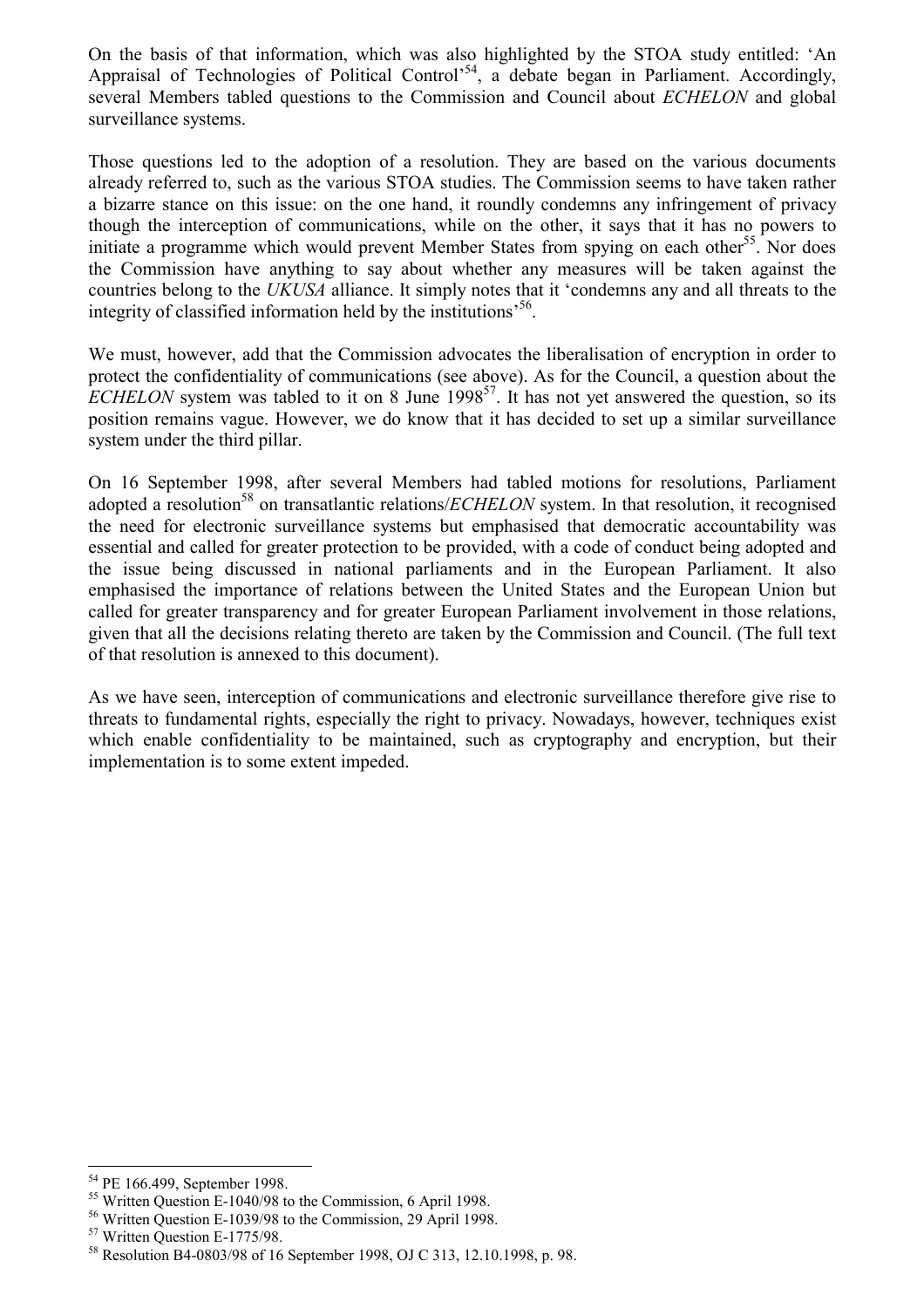## **3. Cryptography and encryption: the key to the problem?**

## A. Presentation and problem areas:

Although it is very difficult to quantify the losses caused by industrial espionage, ... the losses incurred by European firms can reasonably be put at several billion euros per year.<sup> $59$ </sup>.

Encryption is a method of combating this type of espionage: it involves a process of converting information that is immediately understandable into information that is unintelligible by the use of secret conventions, the effect of which are reversible. There are two types of cryptography, symmetrical and asymmetrical cryptography. Cryptography is, therefore, the study of techniques designed to ensure confidentiality. In a society where the exchange of information by digital means is developing, we need to have secure systems to protect personal or confidential data, to protect financial or commercial transactions and to conclude contracts without using hard copy. Nowadays, cryptographic technologies are acknowledged as essential tools for security and confidence in electronic communications.

However, if messages and files are encrypted with powerful systems, the content of the communications becomes indecipherable for everybody, including governments. But governments and judicial authorities want to be able to intercept communications and access the content of files in instances authorised by the law in their campaign against crime and to guarantee national security What is more, the security of electronic communications may be guaranteed only by means of strong encryption, and the development of electronic commerce, which is international by its very nature, presupposes the possibility of being able to import and export encrypted data without any restriction whatsoever. However, those requirements run up against various restrictions on the export of encryption products. Encryption products are actually deemed to be 'sensitive' products or 'dual-use' goods (i.e. ones which may be used for either civil or military purposes).

That is why, for various reasons, encryption is subject to very stringent legislation which varies from Member State to Member State. The European Union's position on the issue is very interesting but is not accepted by all the Member States.

### B. The position of the European Union:

A Council Regulation of 19 December 1994<sup>60</sup> sets up a regime for the control of exports of dual-use goods in order to establish Community standards in connection with the completion of the internal market. Pursuant to Article 19 of that Regulation, the Member States are required to implement, for a transitional period, a procedure for authorising intra-Community trade in certain sensitive products, by way of derogation from the principle of the free movement of goods. At present, this provision also applies to encryption products. Accordingly, the Member States are required by this Regulation to impose not only controls on the export of dual-use goods but also intra-Community controls on encryption products transferred from one Member State to another.

However, the principal objective of the Regulation is to establish a harmonised procedure for controlling exports to countries outside the Union. The products covered by the Regulation are listed in an annex. With regard to cryptography, telecommunications equipment, high-tech computer software and hardware and products providing security of information are covered. Nevertheless, the software habitually available to the general public is not subject to such controls. The Regulation is currently being revised by the Community institutions. The transitional period was due to end on 1 July 1998. As from that date, exports of encryption products within the European Union should no longer have been subject to any controls.

<sup>&</sup>lt;sup>59</sup> 'ENCRYPTION AND CRYPTOSYSTEMS IN ELECTRONIC SURVEILLANCE' – STOA, PE 168.184, Vol. 3/4.

<sup>60</sup> Council Regulation (EC) No 3381/94.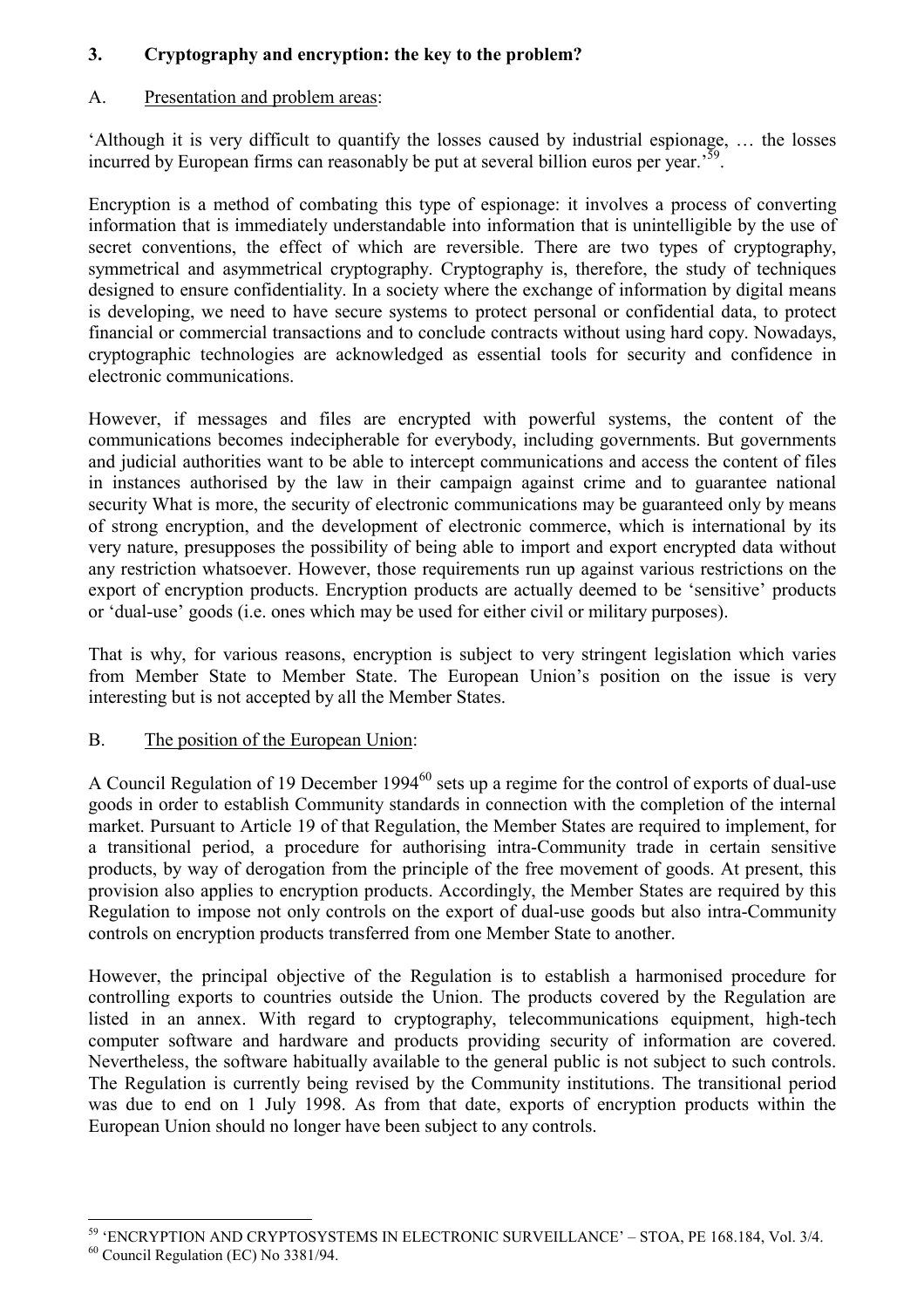An international agreement with the same objectives, the WASSENAAR Arrangement, was signed two years later. It was adopted on 11 and 12 July 1996 by 33 countries, including most European countries, to replace COCOM. It controls the export of encryption products, deeming them to be dual-use goods, although it advocates exemption from those controls for software available to the general public.

However, Community legislation did not stop there. Some further measures have been taken by the institutions. On 15 May 1998, the Commission presented a report summarising the application of the Regulation referred to above together with a proposal for a regulation<sup>61</sup> which seeks to remedy the apparent deficiencies of that Regulation.

The regime established in 1994 led to a reduction in export formalities and facilitated the free movement of virtually all dual-use goods in the Community. However, the regime is not watertight as regards the common export control regime. There is no consistency between the various national policies and practices (see the example of France set out below). The Member States have not been able to reach agreement on export policies based on authorisations.

The proposal for a regulation tries to resolve these problems with a view to facilitating and simplifying the export of dual-use goods. It proposes that uniform national forms should be introduced for export authorisations. The Member States would still retain the right to grant an export licence in respect of a specific product, even if another Member State had refused authorisation, but the Member State which decided to grant the export licence would have to justify its decision and consult the other Member State before it did so. The Commission aims to make the regime more flexible and reconcile the wishes of the Member States by informing them and giving them the opportunity of monitoring and controlling exports. As regards encryption products, the proposal would abolish existing restrictions on intra-Community transfers and replace them by a notification procedure.

This proposal for a regulation is part of an overall framework for a Community policy. The Union has set itself the objective of developing, by 2000, a policy for the free movement of encryption products and services. That policy also includes the proposal for a directive on a common framework for electronic signatures<sup>62</sup> which provides for a clear-cut distinction between cryptography used for authentication and cryptography used to ensure the confidentiality of data. The proposal was approved by the European Parliament, subject to the amendments it had made thereto, when it adopted, on 13 January 1999, a legislative resolution<sup>63</sup> contained in a report by the Committee on Legal Affairs and Citizens' Rights<sup>64</sup> dated 16 December 1998. Since Parliament had called for amendments to be made to the Commission proposal, an amended proposal for a European Parliament and Council directive<sup>65</sup> on a common framework for electronic signatures, submitted by the Commission in accordance with the EC Treaty, was adopted on 29April 1999.

In this instance, Parliament is involved in the implementation of Community legislation. However, it should become more involved and support liberalisation of the use of cryptography throughout the Community. That is the finding of the studies drawn up by STOA presented above.

Because of its implications for privacy and data protection, cryptography raises issues which challenge the choices which societies make. Since European legislation has not yet been harmonised, it sometimes differs from national legislation, as may be seen in the case of France.

C. Divergent opinion of one Member State: the case of France:

 $\overline{a}$ 61 COM(1998) 258 final.

<sup>62</sup> Submitted on 13 May 1998, see COM(1998) 297.

<sup>63</sup> COM(1998) 297, OJ C 104, 14.4.1999, p. 49.

<sup>64</sup> PE 228.030/fin.

<sup>65</sup> COM(1999) 195.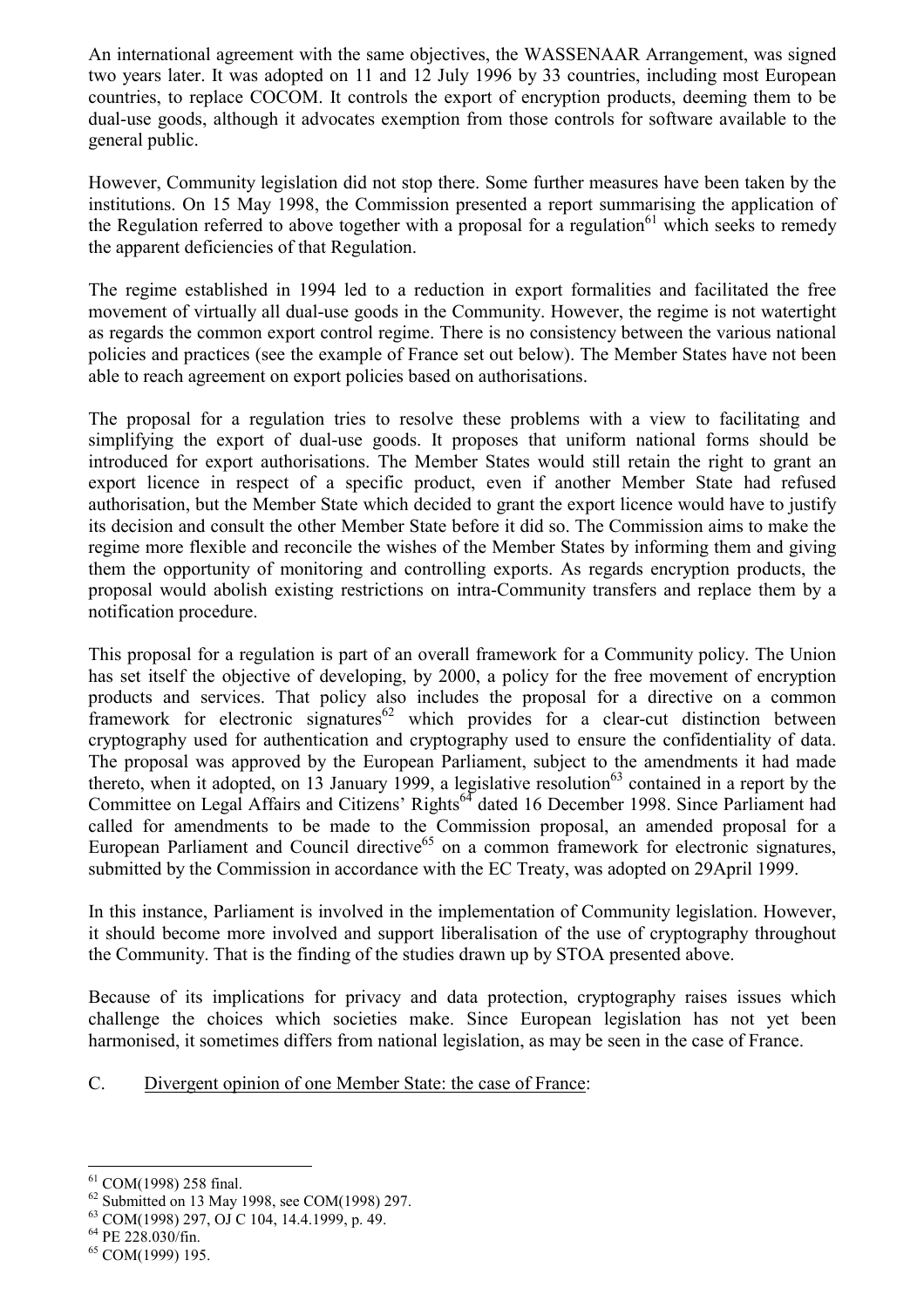In a world where exchange of information by electronic means is rapidly developing, we need to have in place secure systems to protect data and ensure the security of financial and commercial transactions. Encryption is frequently the only effective way of meeting those requirements. Accordingly, cryptographic technologies are acknowledged as essential tools for security and confidence in electronic communications. The requirements of user confidentiality were emphasised by the Law of 26 July 1996<sup>66</sup> which refers to the protection of information and the development of secure communications and transactions. However, France, invoking the need to maintain the interests of national defence, has maintained restrictive legislation as regards cryptography. More than eighteen months after the adoption of the 1996 Law, decrees have been published which do not implement the liberalisation announced but demonstrate a hidebound attitude to security.

French legislation draws a distinction between the data authentication and integrity functions, which are subject to a more liberal regime, and confidentiality functions, on which the State intends to maintain a tight grip. However, in order to enable users to enjoy the benefits of cryptographic technology for the purpose of ensuring confidentiality, the law introduces a system known as ëtrusted third partiesí. Under that system, use of the confidentiality functions is free, provided that the secret codes are managed in accordance with specific procedures and by an approved body. The system exists solely in France, and it has given rise to a huge number of both legal and technical questions.

France is, therefore, the only country in the European Union which has adopted legislation restricting the free use of cryptography. Since the adoption of the Law of 29 December 1990, the most that France will tolerate is the encryption of the signature and of the certification of the integrity of the messages, subject to prior declaration made to a department of the Prime Minister, but does not authorise encryption of the message itself, which must be sent in plaintext (en clair) $^{67}$ . French legislation on encryption violates the principles of the free movement of goods, services and persons. It makes it impossible for Community citizens travelling in France to use encryption products authorised in their own countries. It also constitutes a barrier to the free movement of goods, since a product freely marketed in another country in the Union requires authorisation before it may be supplied in France.

French law therefore contradicts Community policy on several counts. The Community Directive on the processing of personal data<sup>68</sup> requires the Member States to protect the rights and freedoms of individuals. The regimes established in France for the use and supply of cryptographic services might adversely affect the application of the Directive because, according to the Commission, the appropriate means required to guarantee the security of personal data are apparently not available in France.

French legislation is clearly justified on grounds of national security and defence. Governments feel that excessive protection of information jeopardises their security and benefits organised crime. The legislation is, therefore, based on security considerations and takes insufficient account of requirements in the field of cryptography. It does not seem to fulfil the criterion of proportionality in European law.

 $\overline{a}$ 

<sup>&</sup>lt;sup>66</sup> *Journal Officiel* dated 27 July 1996.<br><sup>67</sup> 'Le Monde', edition of 15 May 1996, p. 14.

<sup>68</sup> Directive 95/46/EC of 24 October 1995, OJ L 281, 23.11.1995, p. 31.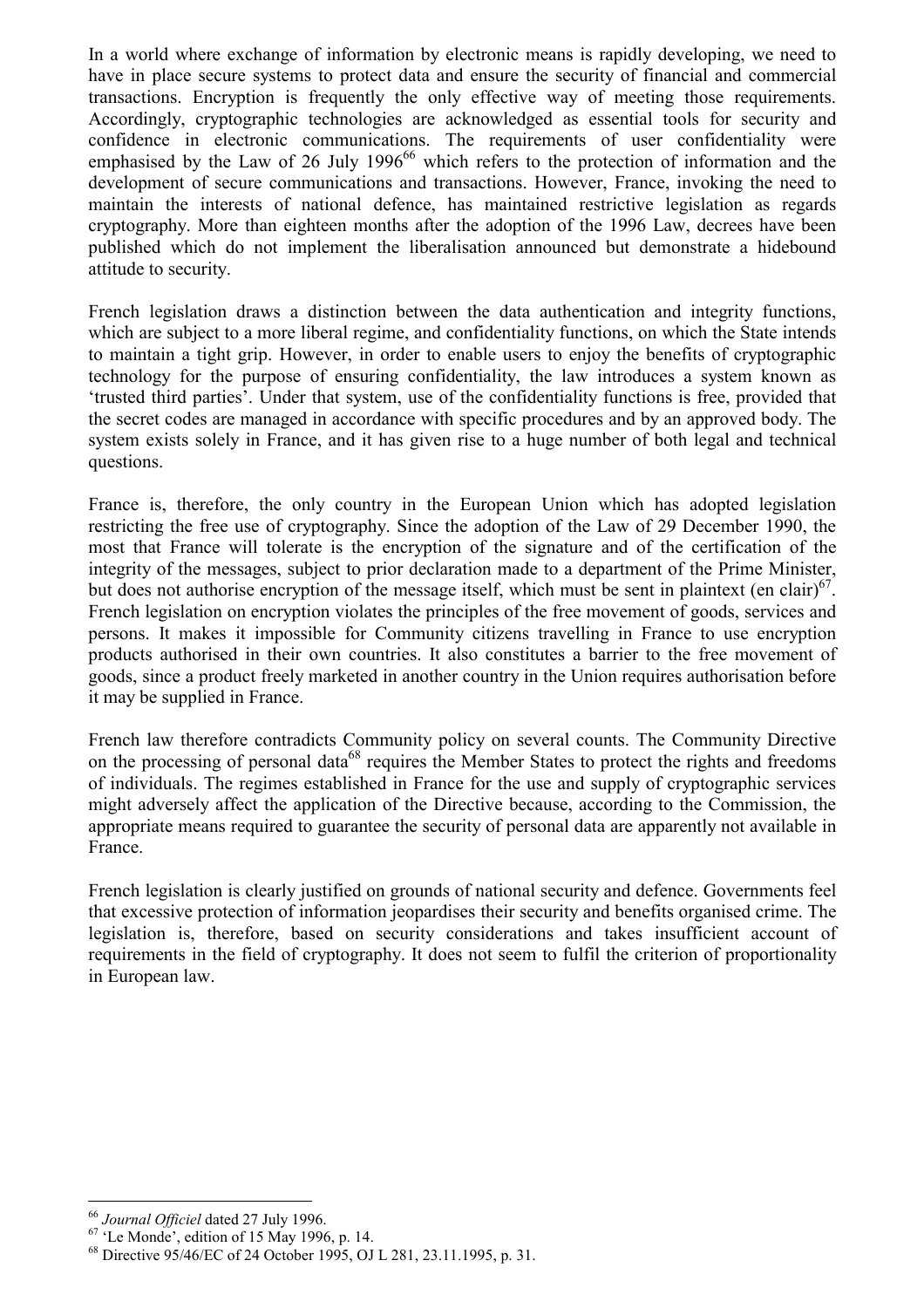There is also the prospect of further legislation being adopted, as Paul Vidonne wrote in an article which appeared in 'Le Monde' on 15 May 1996. An ex post control system would be much simpler and much less expensive. Freedom to encrypt, leaving it solely to the user's discretion to decide which method to use, would be offset by the obligation to notify systems and encryption keys at the request of any judicial authority. Explicit refusal to notify such information would be severely punished, as would the loss of or failure to remember keys, which would be construed as bad faith. Those countries which have put in place a control system of this nature are not plagued by individual crime involving communications. France may once again show that it is capable of introducing reforms which are liberal, economic and useful.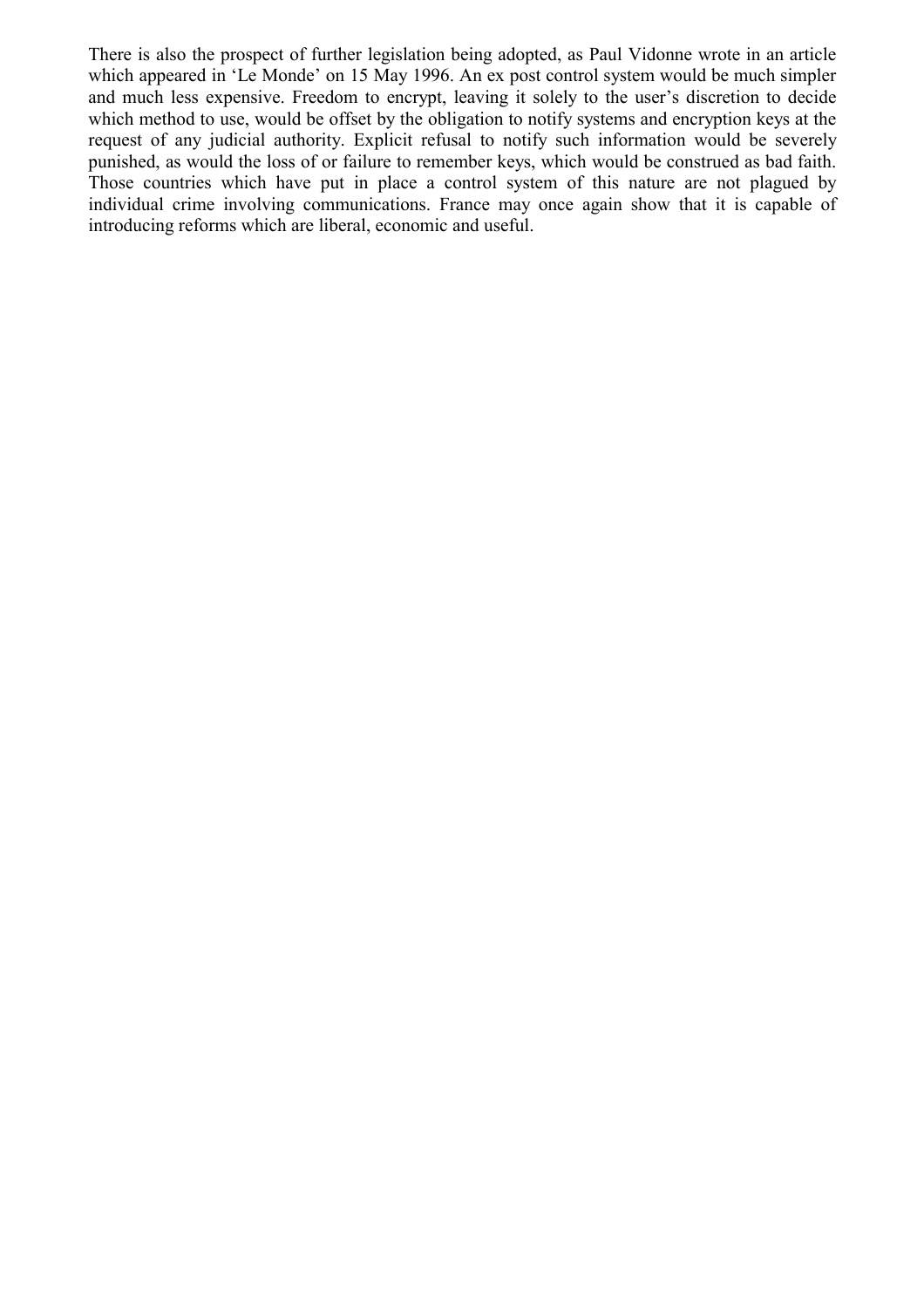## **CONCLUSION**

Electronic surveillance prompts a large number of questions and gives grounds for objections, since respect for fundamental rights has become the buzzword of modern society. The European Parliament will, therefore, have its work cut out if it takes up the cudgels to defend respect for confidentiality.

Guaranteeing the secrecy of correspondence amounts to respecting the privacy of users, and it will also create a more equable economic climate.

The role of the European Parliament is becoming more significant. Improved cooperation with the Commission is the order of the day because the new Members and the new President of the Commission, Romano Prodi, (approved by Parliament on 15 September 1999) have committed themselves thereto. Accordingly, Parliament might be able to impose its views, with particular regard to the subject of this Briefing Note, since, as we have seen, it has frequently been excluded in the past when decisions have been taken (such as the Council Resolution of 17 January 1995 on lawful interceptions).

This Briefing Note, which the Committee on Civil Liberties and Internal Affairs<sup>69</sup> asked STOA to draw up and which is presented here, sets out the various options open to Parliament in its endeavours to improve the legislation currently in force and establish genuine security of telecommunications.

<sup>&</sup>lt;sup>69</sup> In July 1999, the name of that committee was changed to the Committee on Citizens' Freedoms and Rights, Justice and Home Affairs.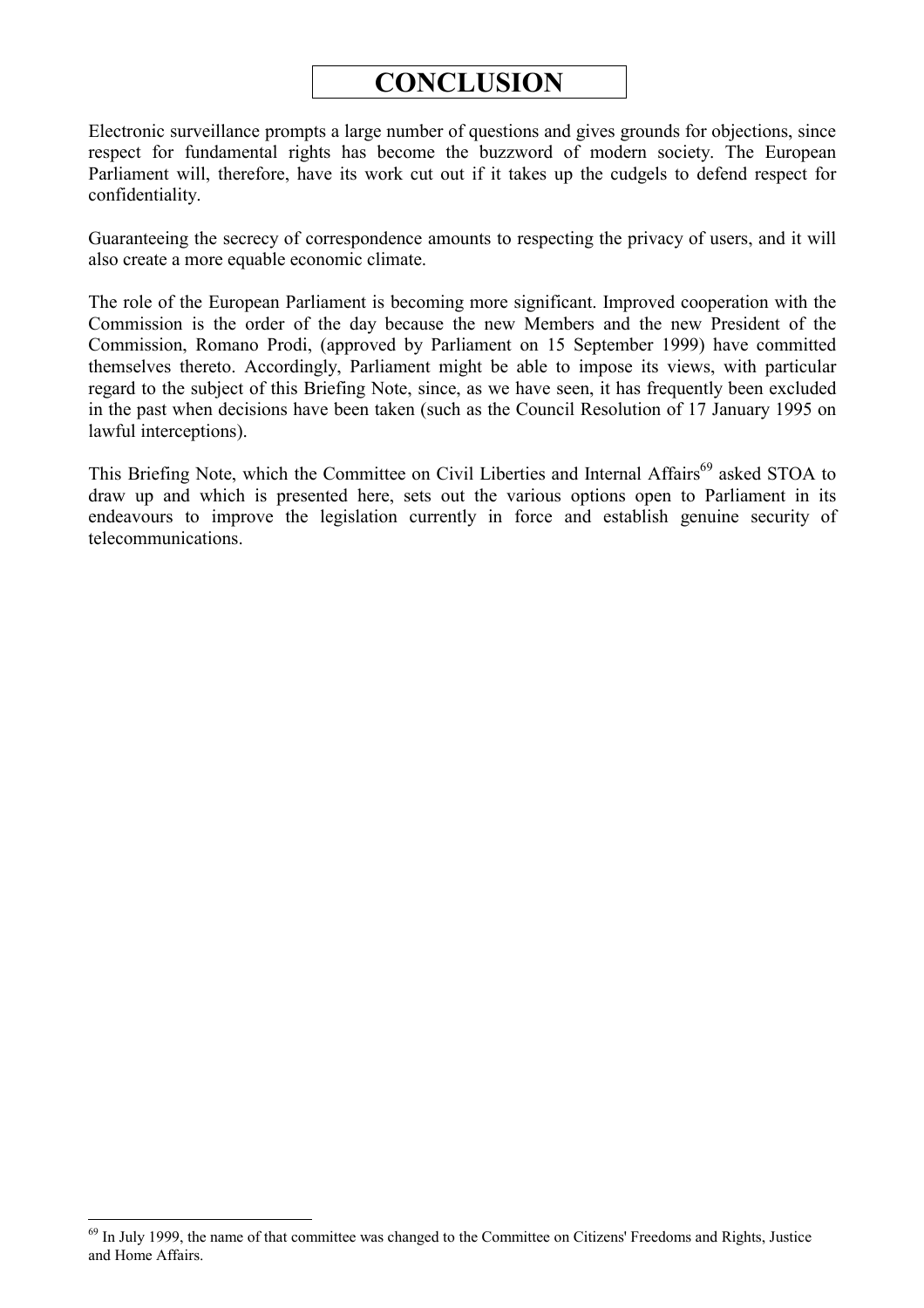## **ANNEX:**

## DEFINITIONS:

- \* Confidentiality is the requirement of rendering information unintelligible for unauthorised third parties during conversations and, above, all, during information transfer. Encryption is the technique most widely used for this purpose.
- \* Respect for privacy; individual freedom is the protection of the individual's personal space as regards information, i.e. the right of the individual to control or significantly influence information which may be collected or stored.
- \* Cryptology is a series of techniques which enable information to be protected by means of a secret code. In particular, it involves the tools used to make such information secure against institutional threats. Such tools are generally the result of mathematical procedures which are very difficult to resolve for anyone not in possession of the code. It enables security to be provided with a view to protecting data or transactions in electronic form.
- \* Trusted third-parties are bodies which enjoy the trust of the user and carry out certain operations connected with the management of confidentiality keys on the user's behalf. A distinction must be drawn between third party custodian duties (keys held for confidentiality) and certification authority duties with regard to public keys used solely in applications connected with digital signatures.
- \* Digital signature is a technique which provides simultaneously for the integrity of data, authentication and non-repudiation.

## RESOLUTION OF 16 SEPTEMBER 1998:

## **Resolution on transatlantic relations/ECHELON system**

### The European Parliament,

- having regard to its resolution of 15 January 1998 on transatlantic trade and economic relations( $\bar{1}$ ),
- having regard to the Commission communication to the Council, the European Parliament and the Economic and Social Committee on a New Transatlantic Market,
- having regard to the conclusions of the EU-US Summit in London (18 May 1998),
- A. considering the importance of defending and sharing the same values in the new era of globalisation,
- B. pointing out that transatlantic relations are the most intense in the world, both at political and economic level,
- C. whereas the progress and deepening of EU/US relations will lead to an increase in political and economic stability,
- D. recalling the strong stand Parliament has taken concerning the extraterritorial effects of the Helms-Burton and d'Amato Acts.

 $\overline{a}$ ( OJ C 34, 2.2.1998, p. 139.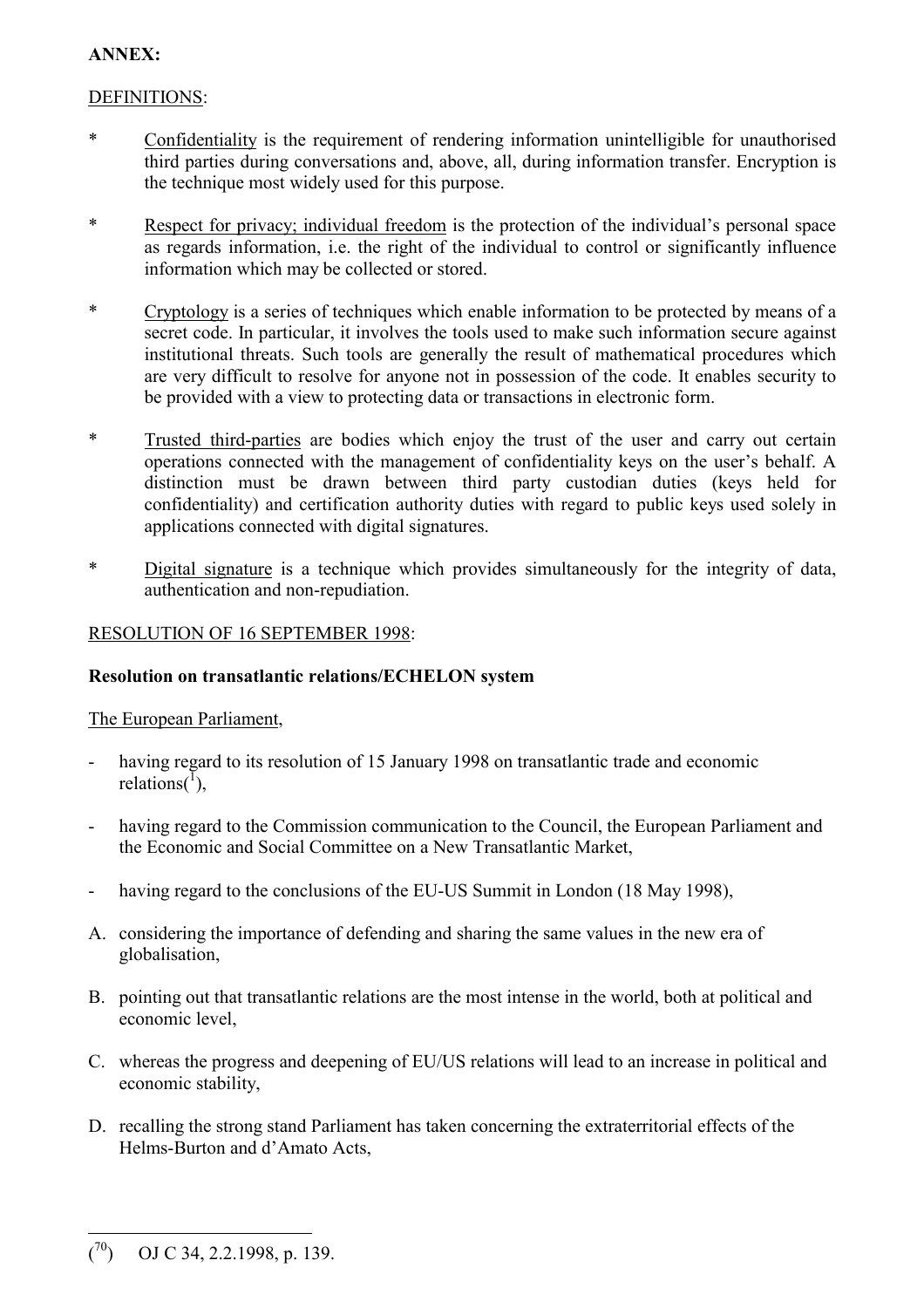- E. aware of the recent interim study "An appraisal of technologies of political control" produced by the STOA unit for the Civil Liberties Committee,
- 1. Stresses the importance of EU-US relations, which are based on common economic, political and security interests, as well as a common perception of responsibilities and needs at world  $level$
- 2. Considers that common political objectives include promoting peace, stability, democracy and development, as well as responding to global challenges through enhanced cooperation;
- 3. Recalls that the transatlantic economic relationship is underpinned by the most important trade and economic links in the world, and that the EU and the US have the world's largest and most complex economic relationship;
- 4. Welcomes the highly significant achievements obtained within the New Transatlantic Agenda (NTA) and recognised in the statement agreed at the EU-US summit; in this context, the Transatlantic Economic Partnership (TEP) would constitute a key instrument for developing the bilateral relationship;
- 5. Considers that the prospective agreement, to be negotiated within the TEP, in particular on mutual recognition agreements (MRAs) and "equivalent standards", on government procurement and on intellectual property should drastically reduce bilateral conflicts on regulatory matters, and induce a process of "regulatory convergence";
- 6. Supports the People-to-People initiative which, through its fostering of contacts in the business world, makes an important contribution to dismantling barriers in transatlantic trade;
- 7. Stresses however that US extraterritorial legislation, and in particular the Helms-Burton and d'Amato Acts, remain unacceptable to the European Union; asks the US Congress to act speedily in order to eliminate such legislation and, in any case, to grant the waivers requested;
- 8. Asks to be fully informed about the implications of the Understanding with respect to further negotiations of the MAI, as the Understanding codifies some of the core principles of the MAI project, such as expropriation and compensation;
- 9. Welcomes the joint declaration issued by the Delegation for relations between the European Parliament and the US Congress on the strengthening of interparliamentary dialogue in order to develop a balanced and mutually advantageous transatlantic partnership; considers therefore that existing interparliamentary exchanges should be greatly reinforced;
- 10. Recognises the vital role of international cooperation with regard to electronic surveillance in stopping and preventing the activities of terrorists, drug traffickers and organised criminals;
- 11. Further recognises, however, the vital importance of having democratically accountable systems of control with respect to the use of these technologies and the information obtained;
- 12. Asks for such surveillance technologies to be subject to proper open debate both at national and EU level as well as procedures which ensure democratic accountability;
- 13. Calls for the adoption of a code of conduct in order to ensure redress in case of malpractice or abuse;
- 14. Considers that the increasing importance of the Internet and worldwide telecommunications in general and in particular the Echelon System, and the risks of their being abused, require protective measures concerning economic information and effective encryption;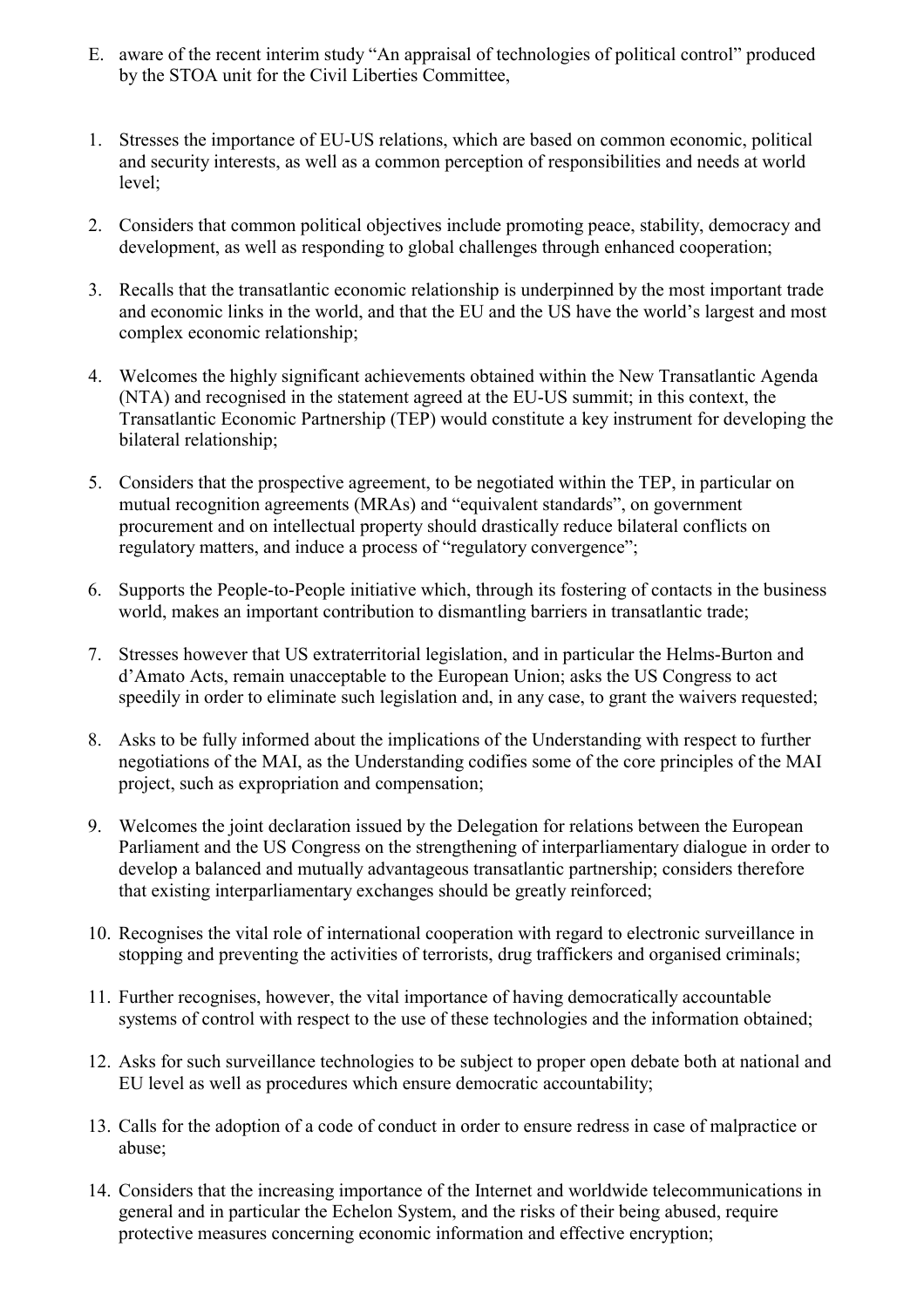15. Instructs its President to forward this resolution to the Commission, the Council and the US Congress.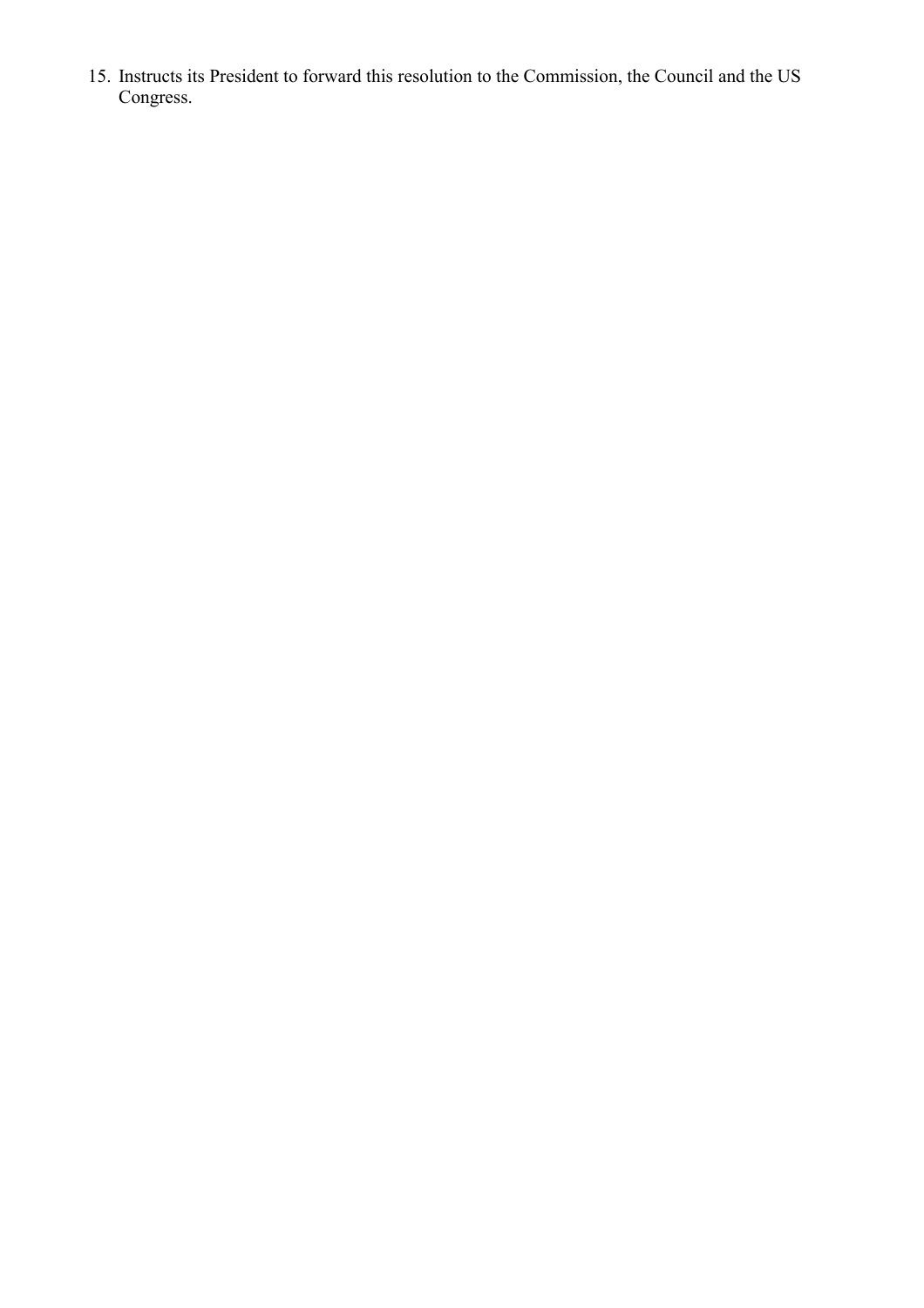## **BIBLIOGRAPHY:**

#### *International conventions and primary Community law*

- \* The Universal Declaration of Human Rights, 10 December 1948
- \* The European Convention on Human Rights, 4 November 1950
- \* The Convention for the protection of individuals with regard to automatic processing of personal data of 28 January 1981
- \* The WASSENAAR Arrangement of 19 December 1995
- \* The Treaty of Rome signed on 25 March 1957
- \* The Treaty of Amsterdam signed on 2 October 1997

#### *Secondary Community law*

- \* Joint Declaration by the European Parliament, the Council and the Commission of 5 April 1997 (OJ C 103, 24.7.1977)
- \* European Parliament motion for a resolution (B2-0363/84)
- \* Report by the Committee on Institutional Affairs on the Declaration of fundamental rights and freedoms (PE 115.274/fin.)
- European Parliament resolution of  $12$  April 1989 (OJ C 120, 12.5.1989, p. 51)
- \* Directive 95/46/EC
- \* Directive 97/66/EC
- \* Council Resolution of 17 January 1995 (OJ C 329, 4.11.1996, pp. 1-6)
- \* European Parliament report (PE 229.986/fin.)
- \* Resolution of 16 September 1998 (OJ C 313, 12.10.1998, p. 98)
- \* Regulation (EC) No 3381/94
- \* Proposal for a regulation (COM(98) 257 final)
- Amended proposal for a directive (COM(1999) 195 final)
- \* European Parliament report (PE 228.030/fin.)

### *Miscellaneous publications*

- \* Le Monde diplomatique, March 1999
- \* Le Monde, edition of 15 May 1996, p. 14
- \* Cryptography, why should we fully liberalise the French legislation?, ValÈrie SEDALLIAN (**[http://www.iris.sgdg.org/](http://wwwiris.sgdg.org/)**)
- \* An Appraisal of Technologies of Political Control  $STOA PE$  166.499, 14 September 1998 (accessible on STOA's web site – http://www.europarl.ep.ec)
- \* French legislation relating to cryptology (**[http://www.internet.gouv.fr](http://www.initernet.gouv.fr/)**)

#### *Other documents*

- \* Community law and the protection of fundamental rights in the Member States, Louis Dubouis, Economica, 1995
- \* Affirmation of fundamental rights in the European Union European Commission, 1999
- \* The European aspect of fundamental rights, Gérard Cohen-Jonathan preparation for CRFPA - Montchrétien, 1996
- \* Data processing and freedom, Henri Delahai, La DÈcouverte, 1987

#### DV\384676EN doc 32